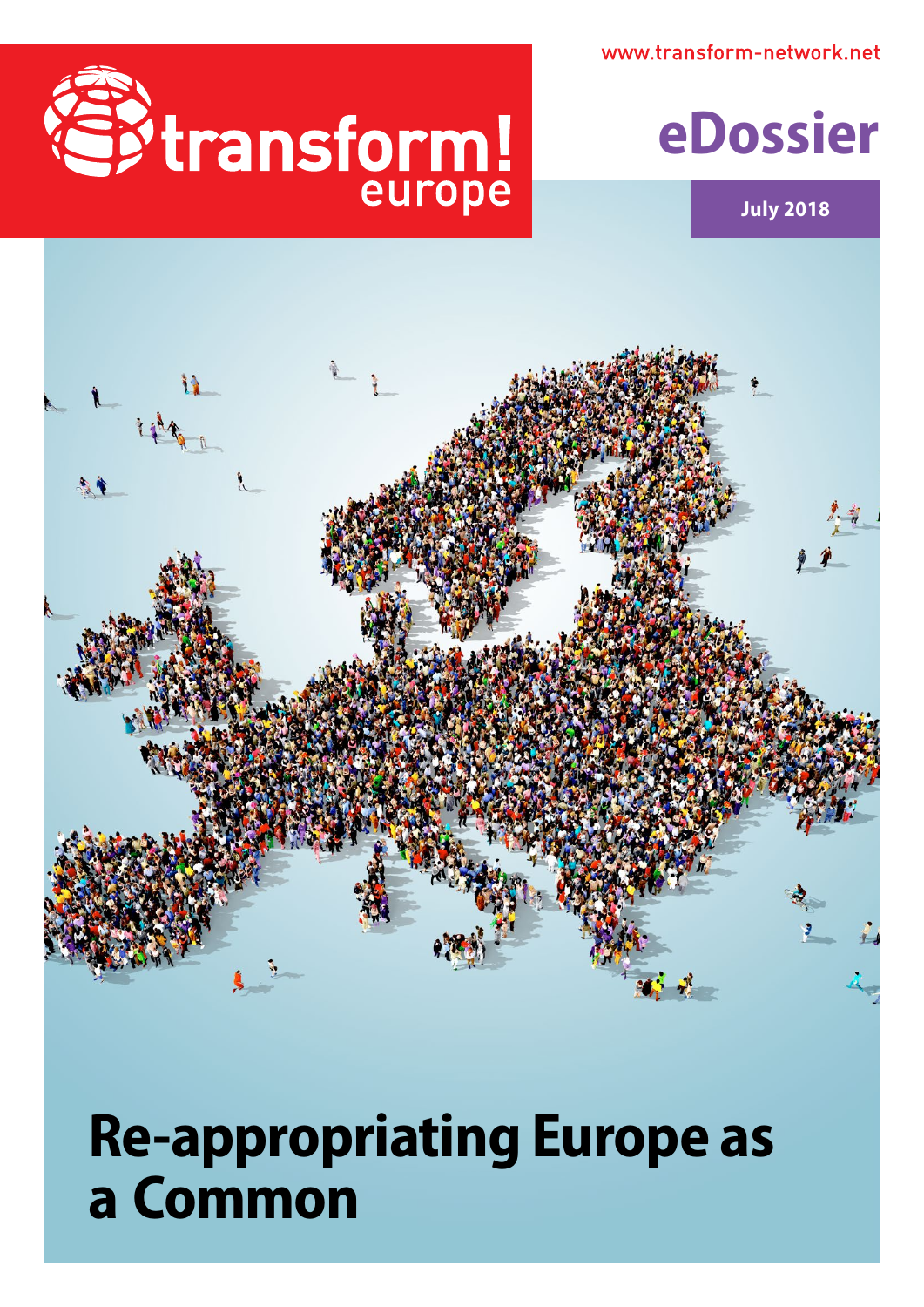

# **Re-appropriating Europe as a Common**

### **TABLE OF CONTENTS**

| <b>Introductory Comment</b>                                            | 3              |
|------------------------------------------------------------------------|----------------|
| Walter Baier: Europe's new common sense                                | $\overline{4}$ |
| Marianne Dufour: Towards a European democratic constitutional process  | 6              |
| Maria Karamesini: European unification from below                      | 9              |
| Steffen Lehndorff: Democratic, social and ecological renewal of the EU | 11             |
| John Weeks: Democratizing Europe's economic governance                 | 15             |

*Angelina Giannopoulou*, transform! europe

*Walter Baier*, Political Coordinator of transform! europe

*Marianne Dufour*, Member of the Coordinating Collective of Diem25

*Maria Karamessini*, Professor for Social Policy at the Panteion University of Social and Political Sciences, Athens

*Steffen Lehndorff*, Research fellow at the Institut Arbeit und Qualifikation, University Duisburg-Essen

*Jeremy Smith* is Co-Director for Policy Research in Macroeconomics (PRIME) and barrister John Weeks is Professor Emeritus of Development Economics, at SOAS, University of London

### **IMPRINT**



*transform! european network for alternative thinking and political dialogue* Square de Meeûs 25 1000 Brussels, Belgium

transform! europe is partially financed through a subsidy from the European Parliament.

This work by transform! is licensed under a Creative Commons Attribution-NonCommercial-ShareAlike 4.0 International License. Permissions beyond the scope of this license may be available at office (at) transform-network.net.

Layout: sanja.at e.U.

Cover illustration: [Arthimedes](https://www.shutterstock.com/de/g/arthimedes)/ shutterstock.com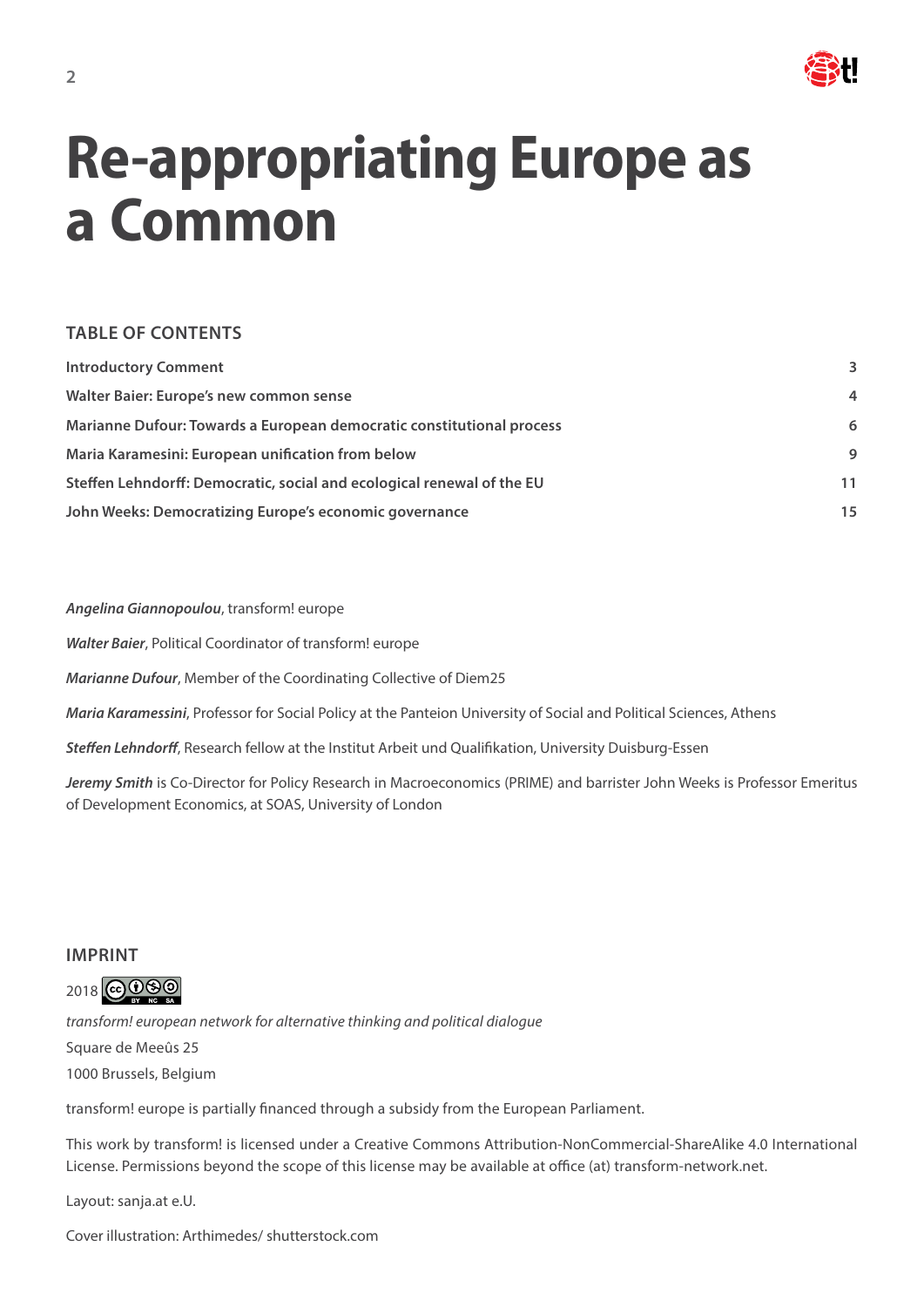# <span id="page-2-0"></span>**Ιntroductory Comment**

*Angelina Giannopoulou* 

### **TRANSFORM! AND RLF WORKSHOP AT THE MARSEILLE EUROPEAN FORUM**

Half a year ago transform! and the Rosa Luxemburg Foundation co-organised a public discussion within the framework of the "European Forum of Progressive Forces" in Marseille in November 2017. Τhe European Forum of Progressive Forces is a new space for long-term political cooperation that aims to bring together a very broad panel of left, green and progressive parties, of platforms and political movements, trade unions and social organisations, NGOs, intellectuals and citizens' movements from all over Europe. While during 2017 the Forum took place in Marseille, in 2018 it is organised in Bilbao, Spain where the forces of the left are facing a reconfiguration due not only to the decision of the two left parties to walk the same path (Unidos Podemos), but also to the recent governmental change that brought PSOE under Pedro Sanchez' leadership into power.

Under the title "Re-appropriating Europe as a Common" which indicates a common ground among the speakers, despite the different backgrounds they come from and the political perspectives they adopt, we held a debate guided by our strategic concern on the future of the European Union. A concern that is erupted from the disintegration processes that are occurring in Europe and benefit the most conservative and authoritarian elites of the capital. The integration, as well as the disintegration of the European Union are not neutral processes. They are defined by the political will of those in power and the balance of forces (social and political) throughout Europe. Therefore euroscepticism, but also pro-europeanism can both be class identified. What is necessary for the left forces is to work based on the concrete analysis of the concrete situation. The multiple levels of governance, the democratic deficit of various institutions, the contradictions among the elites, the asymmetrical development among the European economies and the lack of a coherent strategy of the left that listens for the European popular classes' interests create a mosaic of power relations that is challenging and under continuous transformation.

Our invited speakers were:

**Maria Karamessini**, Professor for Social Policy at the Panteion University of Social and Political Sciences, Athens **Walter Baier**, Political Coordinator of transform! europe **Marianne Dufour**, Member of the Coordinating Collective of Diem25

**Steffen Lehndorff**, Research fellow at the Institut Arbeit und Qualifikation, University Duisburg-Essen **John Weeks**, Professor emeritus for economics at SOAS, London

Moderator: **Angelina Giannopoulou**, transform! europe

The critical questions that all three speakers tried to address and present a convincing answer to were the following: Despite the return to modest economic growth in the EU and the Euro group the scars of the economic crisis persist. The European Union still operates in a crisis mode. Inside the Left a debate on how to cope with the crisis of European integration has begun. What are the possible strategies for changing Europe? What is the latitude granted by the European treaties for progressive reforms and can the European Union altogether be transformed on the basis of the existing treaties? Which are the strategic implications either way? Does the Left have to choose between support of the neoliberal integration and retreat to national sovereignty? Is there a third option for an alternative plan for Europe? What might be its criteria?

Τhis e-Dossier is the collection of the contributions of the event transform! organised and we consider it not only as part of transform's work on the "European Integration and the Left Strategy" Programme, but also as part of the materials of the European Forum of Progressive Forces. It is only a small piece of the debate among the actors of the left on the question of Europe. A debate that can only but be moved towards the European popular classes and the great questions of their lives.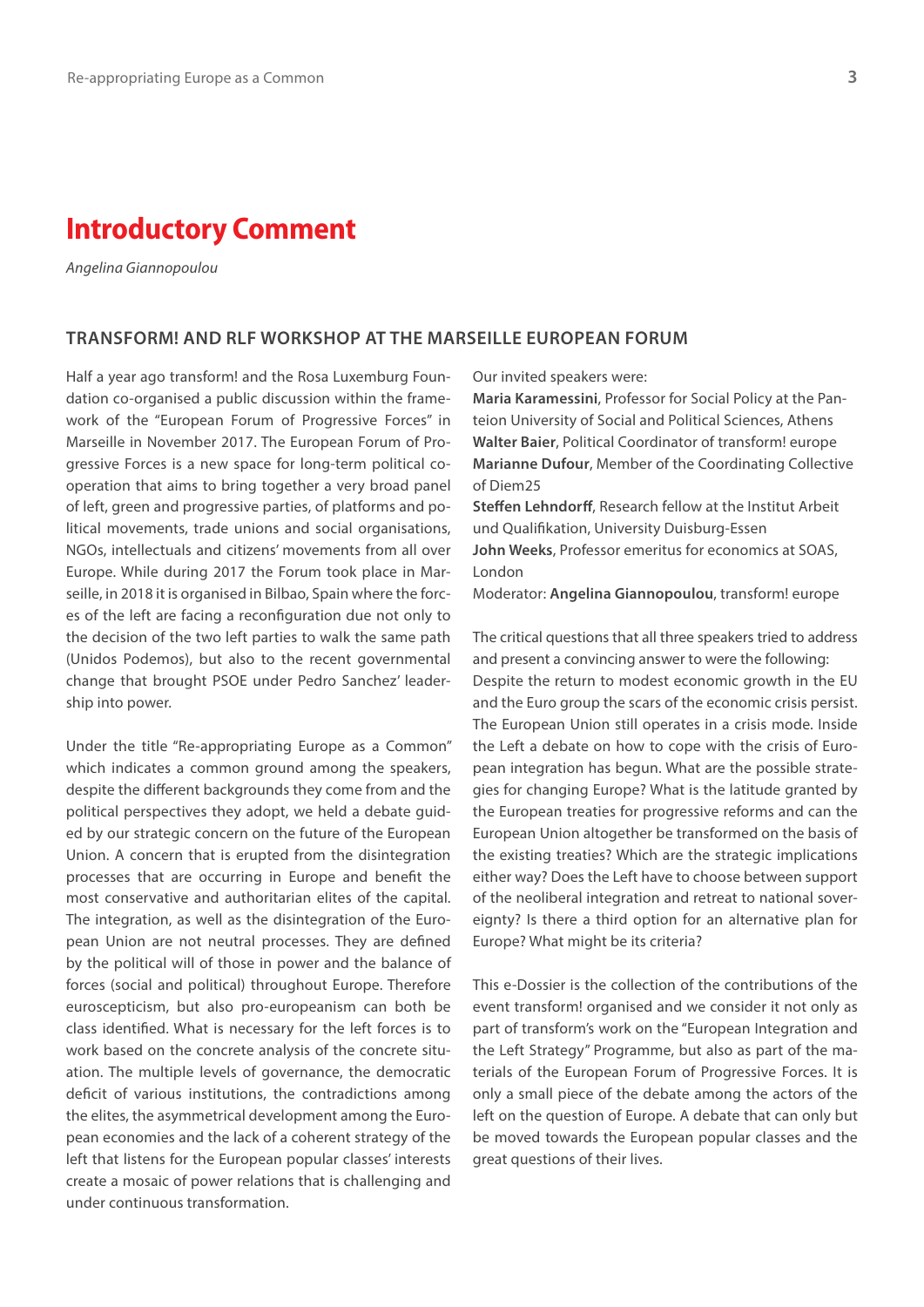

### <span id="page-3-0"></span>*Walter Baier:*

# **Europe's new common sense**

### **A PAN-EUROPEAN VIEW FOR THE GREAT CHALLENGES OF OUR TIMES IS NECESSARY**

Allow me to present a few theories at the beginning of this plenary discussion in order to give a boost, that I hope will be useful, to the debate.

If 2.5 million people arriving in Europe since 2015 represent an unsolvable problem, what does this mean for the 62 million refugees worldwide?

So, the question that springs to mind is not how Europe, with its 500 million inhabitants, will be able to integrate 2.5 million refugees, but rather, how these 500 million Europeans will manage to integrate themselves in a world that will be populated by 10 billion people in a few decades.

It is understandable that this prospect, which reaches people via TV and internet, worries them.

Thereby, this is the starting point from which the left must determine its policies.

I believe that a clear stance on four issues is necessary:

1. Europe cannot isolate itself behind walls and barbed wire in the face of the world's major transformation. According to Oxfam, 14 million people per year, in poor countries, need to protect themselves against storms and floods. On the other hand, in the rich northern countries, there are only one million people. This means that people in poor countries are 14 times more likely to be displaced from their home countries due to extreme weather conditions than people from rich countries.

It's true: The world's problems cannot be resolved by migration, but only by changing the way of life and production on a global scale. And it is unlikely that this will occur in a world that is dominated by capitalism. But, this is not an ideological problem. Part of the dues that European societies must take on, after ages of colonialism and neo-colonialism, emerge in the responsibility for people who arrive at the European border in search of protection. Obtaining consent from the populations, and balancing the financial and organisational challenges amongst states in European regions, is part of the "moral

and intellectual reform" demanded by Antonio Gramsci as an element in the creation of a new "common sense".

2. Terrorism is a crime against humanity. Of course, overall terrorism is not a European problem, but a global problem. According to a study carried out by the University of Maryland, three quarters of deadly terrorist attacks have occurred in five countries: Afghanistan, Iraq, Nigeria, Pakistan and Syria. In contrast, only 3 percent in Western countries

Terrorism is a secondary phenomenon of the global crisis. This is why it is not a religious problem or one related to cultural differences. To overcome terrorism and fundamentalism, the social and political problems that have emerged from them as a warped expression must be confronted.

The free trade agreements that the European Union imposes on African states destroys the livelihoods and the future prospects of entire generations. By removing just the customs duties, they lose 2 billion euros per year, leaving weak industries exposed to EU competition and destroying domestic agriculture by opening markets for cheap imports from the EU. Therefore, if we want to protect ourselves from terrorism in a sustainable manner, unjust treaties must be cancelled in order to establish fair and supportive relationships between Europe and African and Asian countries.

3. The current geopolitical situation involves great dangers, but also new possibilities. The hegemonic world order, under the leadership of the post-Cold War United States, is on the point of dissolving. But, a new, multi-faceted, world order has not yet taken shape. Will the transition towards a new world order be peaceful or violent? And will it emerge in democratic harmony amongst populations or in an imperialist rivalry between old and new military powers?

The response to this challenge on behalf of the European Commission is to transform the EU into a military union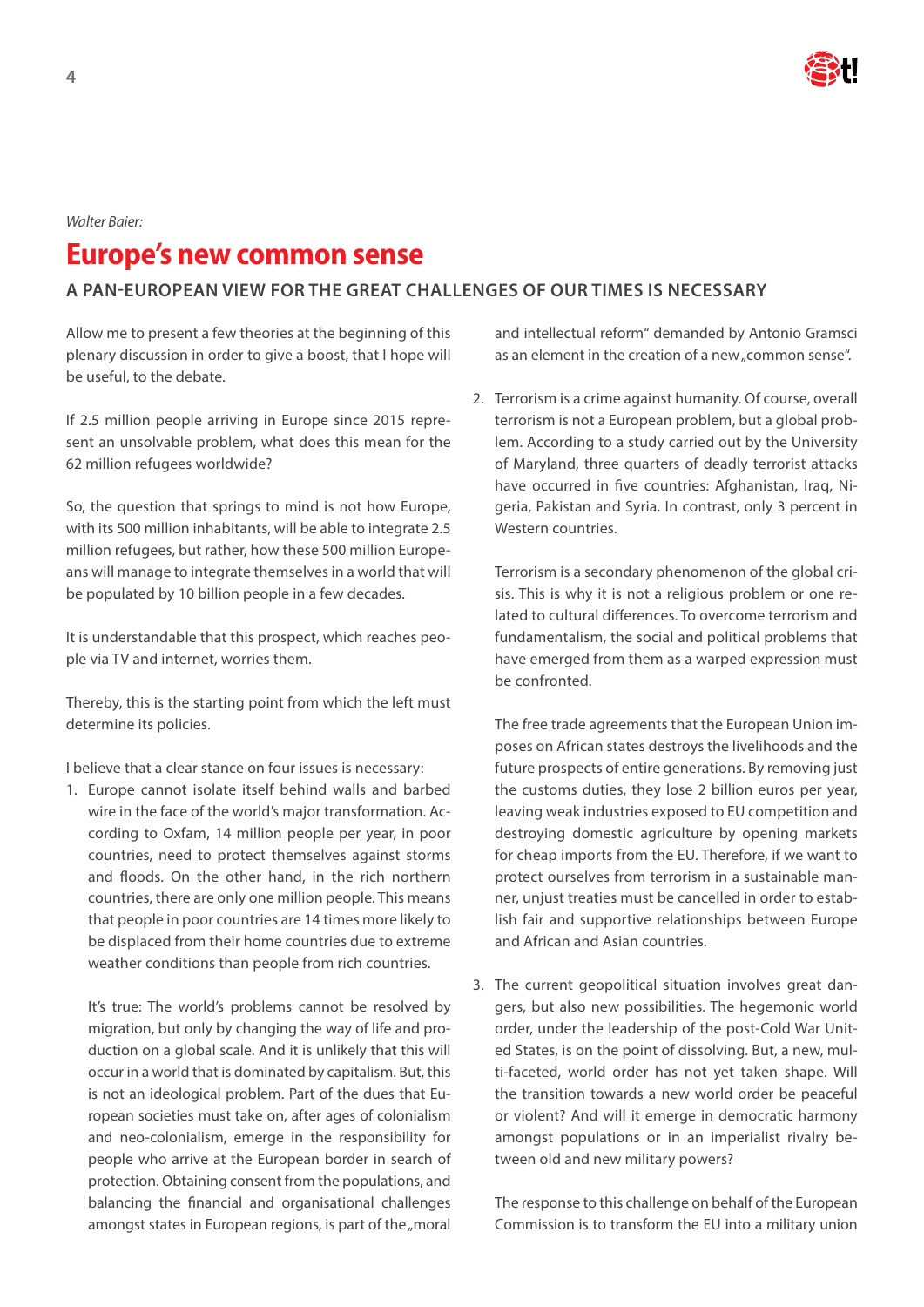by 2025. But with an accumulated military expenditure of 267 billion dollars, today's EU already has the potential to become a military superpower. However, in accordance with NATO and the French and German governments, military budgets of member states must now be increased to 2% of the gross domestic product. This corresponds to the enormous sum of 340 billion euros per year. This figure can only be increased by a major attack on the welfare state and the standard of living of European citizens. The transformation of the EU into a military superpower is not in the interests of European citizens:

- � Firstly, because security in the world today cannot be achieved by arming, but only by disarming;
- and secondly, because the Commission's proposals are not aimed at an emancipation at all, but at a complicity with the confrontational strategy led by the United States and NATO.

We must resist this militarisation plan.

Europe and the European Union does not need defence funds. We do not need a single arms market either. And, especially, we do not need to increase our arms budget to 2% of the gross domestic product.

Couldn't we support the call against the increase of the German military budget, which has been published in Germany over the last few days and is supported by four major trade union chairmen? Why not Europeanise it and make rejecting the militarisation of the European Union a priority for our activities?

4. The issue is also political. We need a disarmament and peace plan for Europe which is realistic and well thought out.

We should urge all the European Union's member states to adopt the Treaty on the Prohibition of Nuclear Weapons, adopted last July following the proposal by the General Assembly of the United Nations. It prohibits the development, testing, production, purchase, stockpiling, transfer, direct or indirect control, and use of nuclear weapons, as well as their threat.

We should support peace movements, particularly in the United Kingdom, in their struggle against their countries' nuclear arms.

Instead of becoming a military union, the European Union should respect the non-bloc and neutral status of a significant number of its member states recognised by the Treaty of Lisbon. Perhaps military neutrality could be an option for other small and medium-sized EU states. Perhaps an impetus could be a non-violent concept of international security.

We should make a case for European denuclearisation, establishing internationally recognised and guaranteed denuclearised areas.

Of course, sustainable security cannot stem from national selfishness and competition between great powers. Therefore, it can no longer limit itself to the European Union. Europe is larger!

Security – like a classic common good – requires a pan-European view, a system of collective security which involves and takes into consideration all European states, including Russia, Turkey and all the states of the former Yugoslavia. It must respect the legitimate security interests of all parties. Why not consider a proposal put forward by Mikhail Gorbachev as European security advice?

5. We want a Europe which, in a multi-faceted world, maintains peaceful and supportive relationships with all states and regions worldwide. We want one that proposes constructive solutions to major global issues – climate change, inequality and disarmament. Such a Europe can only emerge if Europeans are able to freely and independently shape their security policies. Europe must free itself from the American security policy in the NATO context, which is become ever riskier due to its confrontational strategy.

The EU must take on an independent role in the fight for a peaceful resolution of the Israeli-Palestinian conflict, which can only be achieved on the condition of a viable Palestinian state; a fair resolution for Cyprus with the withdrawal of occupying Turkish troops; and the end of the anachronistic system of foreign guarantees.

Throughout its long history, the European left has been linked to democratic, anti-racist and civil rights movements in the United States. Our left has never been anti-American, it was anti-imperialist.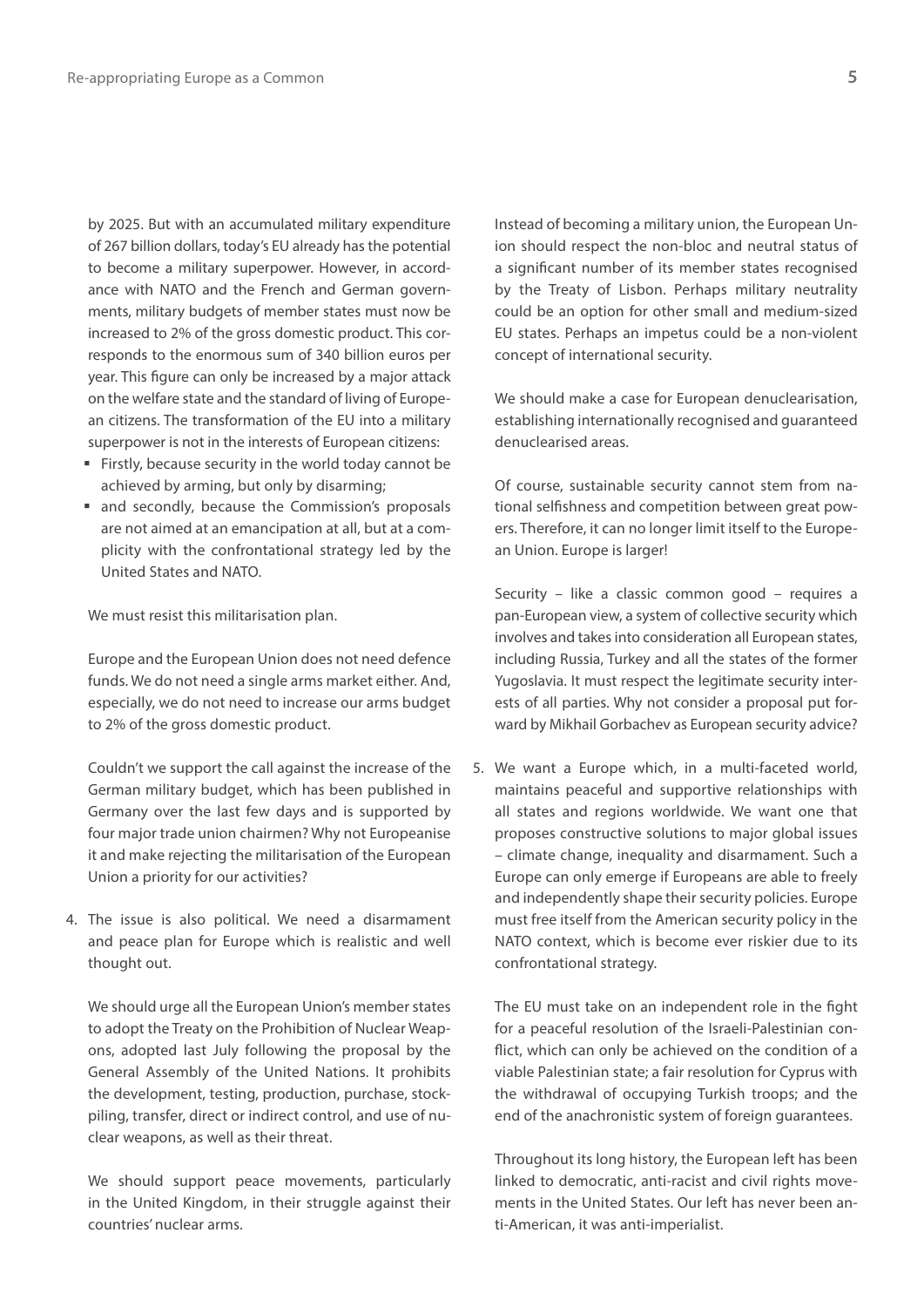

#### <span id="page-5-0"></span>*Marianne Dufour:*

# **Towards a European democratic constitutional process**

### **CONSTRUCTIVE DISOBEDIENCE AT THE MUNICIPAL, NATIONAL AND EUROPEAN LEVEL**

#### **Despite the return to modest economic growth in the EU and the Euro group the scars of the economic crisis persist.**

I am not an economist, nor a academic, nor an intellectual, nor a politician, I am a worker and a citizen, and I grew up with leftwing intuitive values:

I had never really thought of getting involved in a political party, simply because I have never found in the national propositions, the ideals and values that I was looking for; Indeed, as I happened to work as a technician in different parts of our planet, I have become convinced that , living in a globalised world, any solutions to any crisis must also be global.

I discovered DiEM25 just after the movement was created in 2016, and realised that the trans-national and pan-European spirit that it embodied was exactly what I was looking for.

- **EXECORDING** According to our view, Europe has not overcome any crisis, but just dealt with economic spasms and successive panics ; because the crisis is multiple : banking governance, poverty, debt, environment, involuntary migration, but also we have to wonder about what our European identity is, as an addition to our local, regional, and intimate identities
- � the criteria to define a crisis is not only economic, and instead of dominating the political space, economics should be considered as a tool for building a desirable society.

Today, Europe needs practical steps that can be taken to end the free fall, stabilise local and national economies, heal the fault lines between surplus and deficit countries, re-balance the Eurozone and achieve coordination between the Eurozone and other economies geographically within greater Europe (e.g. the UK, Switzerland, Serbia, Norway, Iceland). These steps need to be taken quickly and thus within the existing institutional arrangements.

DiEM25's European New Deal proposes policies within existing institutional arrangements that will bring stabilisation. And stabilisation will bring greater national sovereignty.

In the longer term, Europeans must then address the crucial question: Do we want to build and maintain an open, continental, federal panEuropean democracy in which free men and women can live, work and prosper together, as they choose? DiEM25 is committed to this: Once Europe is stabilised, a real democracy can be built at a transnational European level. This will, naturally, require a European democratic constitutional process. This will be supported by policies for democratising economic life, breaking down the division between capital and labour, incorporating shared green prosperity into Europe's institutional make up, and eradicating all forms of institutionalised discrimination.

## **THE EUROPEAN UNION STILL OPERATES IN A CRISIS MODE. INSIDE THE LEFT A DEBATE ON HOW TO COPE WITH THE CRISIS OF EUROPEAN INTEGRATION HAS BEGUN.**

### **1/ WHAT ARE THE POSSIBLE STRATEGIES FOR CHANGING EUROPE?**

I'm not an historian, but I would say that the EU has always operated in a crisis mode, as the construction of Europe itself was based on only economics and trading principles - despite the periods where Europeans could feel as if everything was going well (good weather pe-

riods). There has never been a real will from our governing elites, to involve us citizens into the construction of the Europe wewanted. Worse, the governing elites sometimes discarded our opinions with contempt.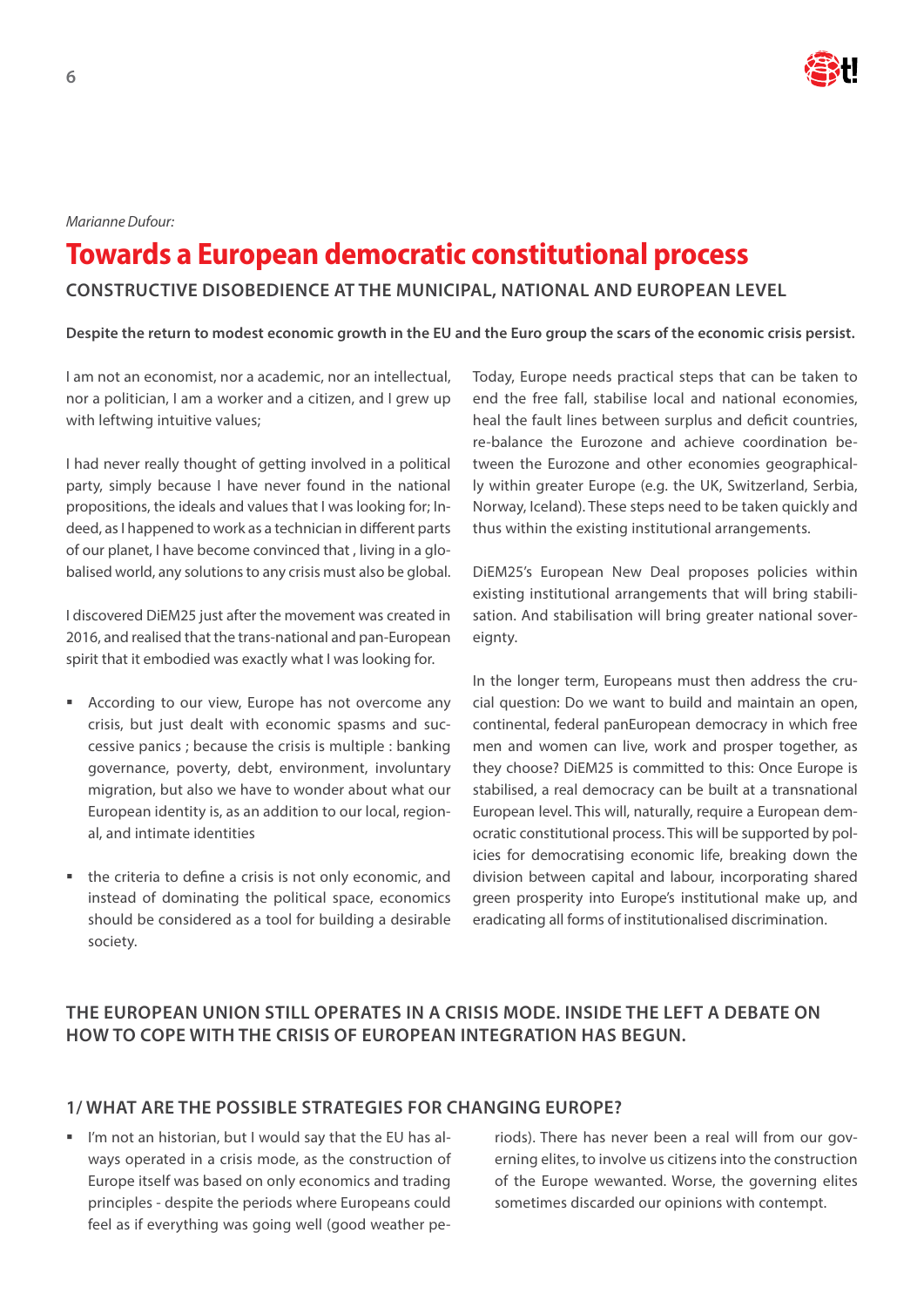Strategies to change Europe are numerous, but in Diem25 we think that any policy, any action must come from the grassroots, the municipal level, regional, but also of course the national and European levels.

Diem25 talks about constructive disobedience : refusing to respect a treaty rule by proposing an alternative and constructive way of implementing humane and progressive policy for Europe, or at least a common policy ; for example when Wallony refused to sign the CETA agreement, or when Italy demanded a common agreement on the welcoming policy for migrants ; of course it requires a powerful bloc in order to be a credible threat, but we now know that it can work.

There are other examples of constructive disobedience at a municipal level : A network of Rebel Cities (Naples, Barcelona, Madrid, Saragossa) has imposed a de facto public management of water and public spaces, inspired by the notion of commons. Within the same movement, there is a network of "Refuge cities", which ignore the rules limiting migration flows and numbers of migrants who can be harboured: Naples, Barcelona, Marghera, Grande Synthe.

� Diem25 is also basing its strategies on local actions, on the redefinition of "commons", on the transversality of actions between the world of arts and culture and the political world, between education and innovation and more generally on the convergence of struggles.

### **2/ CAN THE EUROPEAN UNION ALTOGETHER BE TRANSFORMED ON THE BASIS OF THE EXIST-ING TREATIES? WHICH ARE THE STRATEGIC IMPLICATIONS EITHER WAY?**

Diem25 is proposing an agenda:

**What can be done immediately, without changing any treaties:** Full transparency and democratic processes in decision-making can be implemented.

- � The minutes of any official meeting should be published a few weeks after the meetings have taken place
- � All documents pertinent to crucial negotiations (e.g. trade-TTIP, 'bailout' loans, Britain's status) affecting every facet of European citizens' future to be made public, rather than waiting for wikileajks to do the job
- � Elections of any members of the representatives assemblies should be systematic ;
- � The registry of lobbyists should be detailed and compulsory, and made accessible to the citizens

**Within 12 months:** Address the on-going economic crisis utilising existing institutions and within existing EU Treaties.

Europe's immediate crisis is unfolding simultaneously in: Public debt, Banking, Migration, Rising Poverty, Environment.

All these fields are currently left in the hands of national governments powerless to act upon them, whereas they should be dealt with, within european democratic institutions DiEM25 has published its European New Deal which proposes to re-deploy existing institutions through a creative re-interpretation of existing treaties and charters : indeed, any law, reglementary text or treaty or agreement is known by its authors to be fully interpreted and turned around.

#### **Within 2 years :** A Constitutional Assembly

The people of Europe have a right to consider the union's future and a duty to transform Europe into a full-fledged democracy with a sovereign Parliament respecting national self-determination and sharing power with national Parliaments, regional assemblies and municipal councils.

To do this, an Assembly of their representatives must be created. We will promote a Constitutional Assembly consisting of representatives elected on trans-national tickets. Today, when universities apply to Brussels for research funding, they must form alliances across nations. Similarly, election to the Constitutional Assembly should require tickets featuring candidates from a majority of European countries.

The resulting Constitutional Assembly will be empowered to decide on a future democratic constitution that will replace all existing European Treaties within a decade.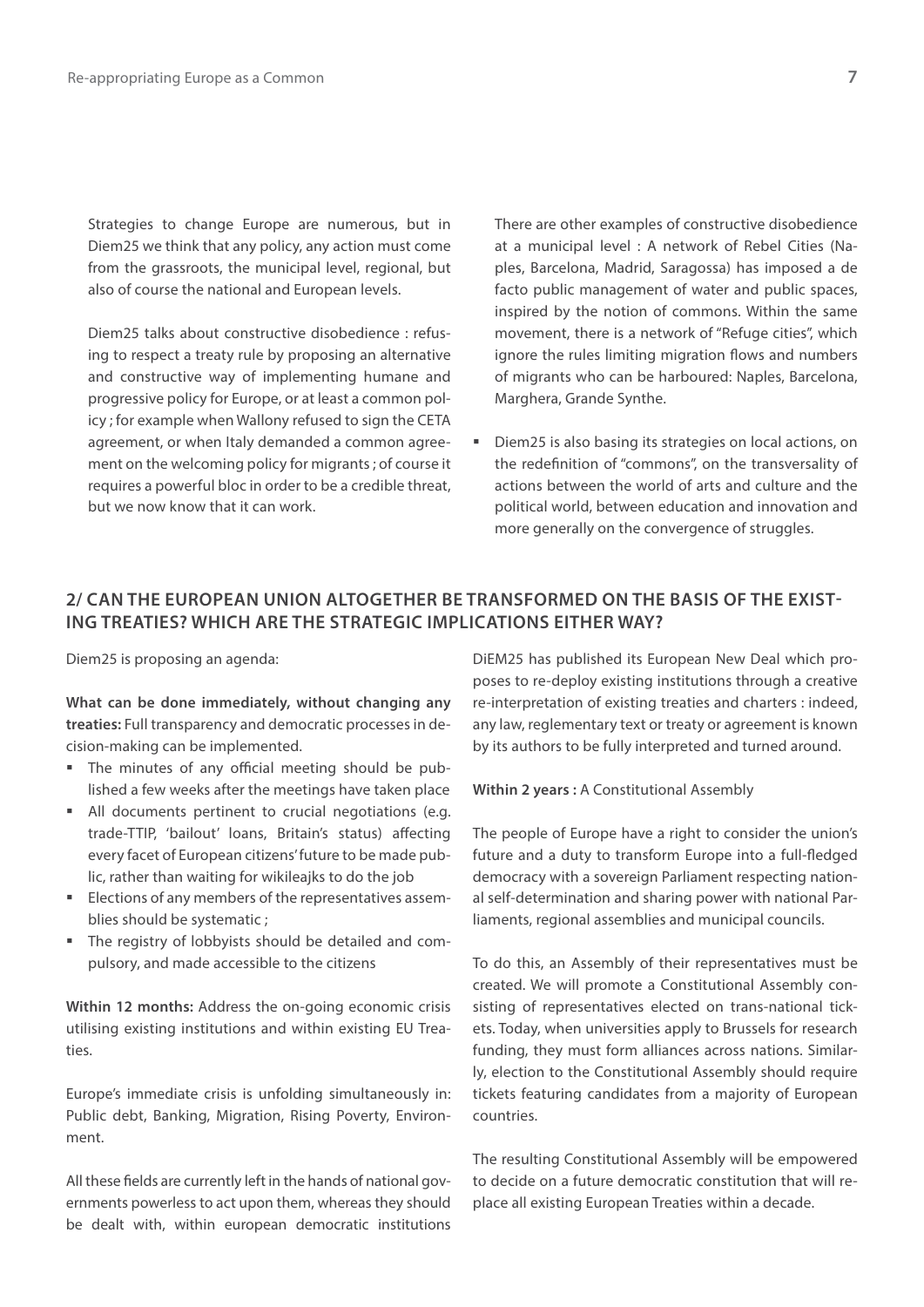

### **3/ DOES THE LEFT HAVE TO CHOOSE BETWEEN SUPPORT OF THE NEOLIBERAL INTEGRATION AND RETREAT TO NATIONAL SOVEREIGNTY?**

- Of course not!
- � Should we have to choose between accepting tax havens or becoming ourselves a tax haven?
- **B** Should we have to choose between being a terrified citizen in a closed country, with police and surveillance everywhere, or being a non-citizen in this neo-liberal, non-democratic Europe?
- � Should we choose to choose between the uncontrollable powers of Silicon Valley and other Gafa's or being locked into a Chinese-like firewall?
- � Should we envisage, as a nation-state, to choose our own "niche" market, so as to compete with the other nation-states' niche markets (for example the Portugal is welcoming pensioners thanks to a low tax policy, France has its luxury market, Ireland is having one of the lowest corporate tax rate etc etc...) ?
- Can we accept multinational companies polluting and exploiting, or should we build protectionist walls?

We don't want to be forced to choose between the plague and cholera, as we say in French...

We want neither a Europe of bankrupcy, incompetence and non-democracy, nor a Europe that would want to go backwards, facing xenophobia, returns to borders, protectionisms, racisms, isolationisms and nationalisms

Of course the Europe we have is very far from the Europe we want, but we are neither for this terrible Europe, nor for its disintegration; we want its transformation from the bottom, coming from the citizens, from the popular education, from the small movements all across Europe, from the local initiatives, from the trade unions.

We must take back our states, our regions, our cities. In Diem25 we think that we are in times of revolution, and that a political revolution is needed. We think that it is an emergency, and we are thousands of citizen-members of our movement, working on destroying the fiscal paradise, on creating a universal dividend, on the ecological transition, on a humane policy towards migration and refugees, on reformulating the European trade agreements on an equitable basis, on inventing an alternative between a "silicon-valley- like" monopolistic capitalism and a "Chi-

nese-like" technological nationalism, on democratising the functioning of the EU and re-appropriating our Europe.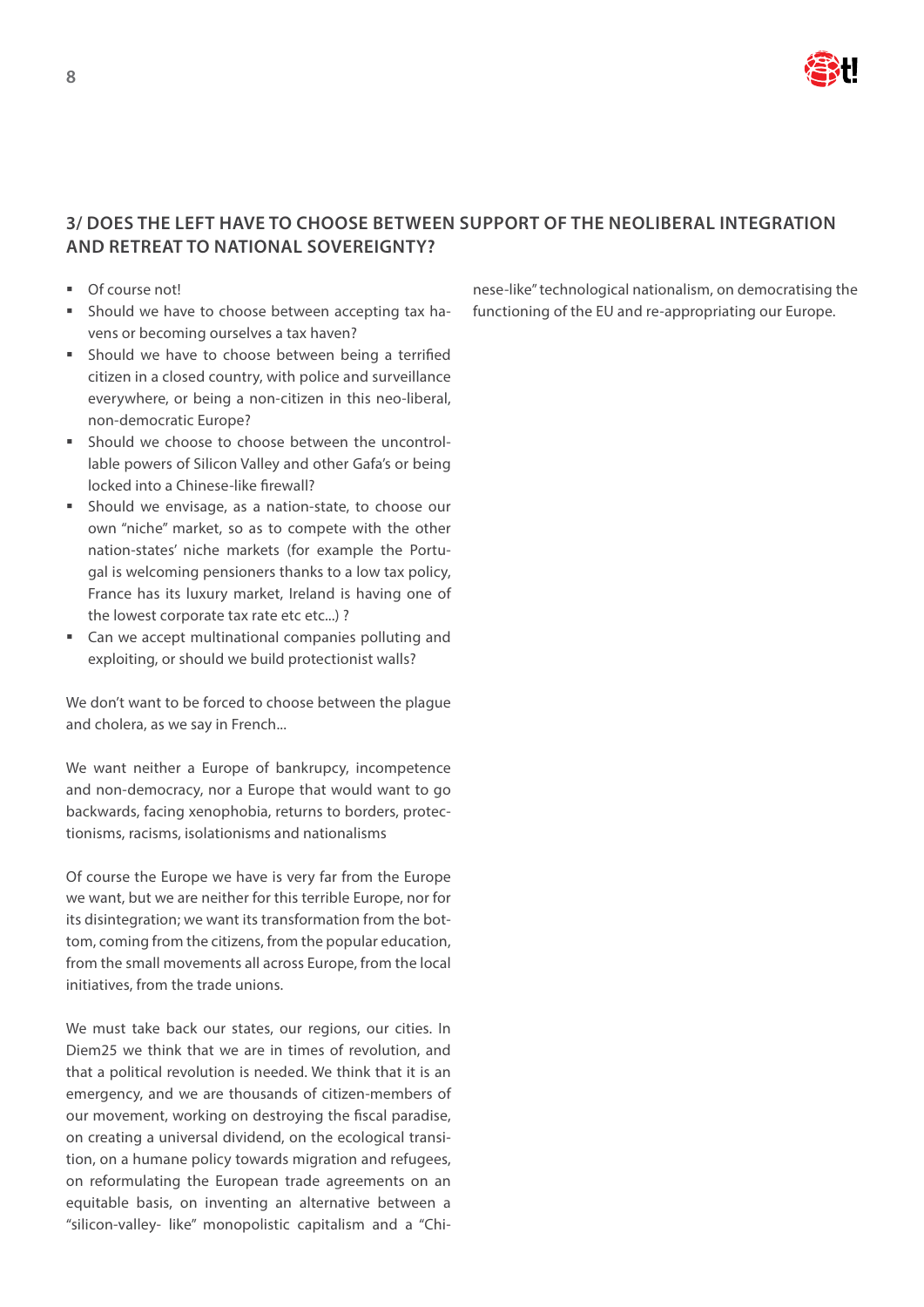<span id="page-8-0"></span>*Maria Karamesini:*

# **European unification from below**

**LABOR RIGHTS AT THE FOREFRONT OF A LEFT STRATEGY**

### **TRANSCRIPT OF THE TALK AT THE "TRANSFORM! AND RLF WORKSHOP AT THE MARSEILLE EU-ROPEAN FORUM.**

The European Union became a neoliberal project in the 1980s. From that time until now, I don't think that we in the European left had a project of appropriating Europe. We were responding, but we were not opening up the discussion to go beyond our own circles and bring it to the public, to the people. I think that we are now talking about re-appropriating Europe for the first time because Europe is at a crossroad. Re-appropriation of Europe in our understanding is a project of European unification, within the EU-sphere, which should serve the interest of the working classes along with all those who suffer from marginalisation, oppression, and discrimination. Therefore this project has to be a project from below, seeing as the project of European unification has been perceived by Europe's peoples as a project from above. Europe, the European Union, is experienced by a great part of the population as an external force.

To start thinking about our project, we should think about its prerequisites. The first prerequisite is to understand that in globalised and financialised capitalism there is no way back to national sovereignty which would supposedly give people the power to control their present and future. My conviction is that without Europe countries are left alone to struggle against the financial markets. We have no control of the present and the future. Thus a European project of EU, in other words 'European unification' – because the EU is the present EU of the 28/27 countries, and we should consider other countries entering the project as well – should be aimed at protecting us from the globalised capital and financial markets. It should contribute to regulate capitalism on a global level. It would be a more effective weapon and would derive its hegemony from below, from the interests of the people. This is the first prerequisite, which we should endorse in order to move ahead. And we should also have consensus around another conviction: that the disintegration of the European Union will unleash nationalism, bring back national rivalries, and threaten the peaceful coexistence of nations. If we stand behind these

two convictions then we can move on to convince others and work out and present a concrete project for Europe's populations to win the battle of ideas. This means that we should achieve ideological hegemony in order to win political support. This project, as John Weeks said, should be concrete. If we want to go forward we should be as concrete as possible. General principles and general slogans are not enough. We have protested and criticised the existing European Union but now we should start reflecting on how to present this project and on the role of social movements and civil society organisations in building it.

 But it is crucial to understand that we are not operating in a void. The European Union is based on treaties and charters of fundamental rights. This applies to employment, industrialisation, and other areas as well. We have listened to Juncker's proposals as well as Macron's. In my opinion they should not be dismissed but be seriously discussed. We should point to the positive developments but of course point out the contradictions and inadequacies.

The battle of ideas does not consist of one corpus of ideas colliding with another corpus totally external to it. It's a debate, a discussion, which means you can use elements of your opponent's argument in your argument and introduce its positive developments in your own project. So we should not blanketly dismiss the positive elements contained in the speeches we have listened to. As to the contradictions and inadequacies, one example is the absence of anything about labour rights in Macron's Initiative for Europe. Is this an accident? By contrast, Juncker's European Pillar of Social Rights is full of positive proposals. But the neoliberal labour market reforms continue unabated across the continent. How can we explain this contradiction? It is our task to explain this contradiction. To put it succinctly, the problem is the prioritising of the economy over social goals. This is a criticism shared by many, even beyond the left.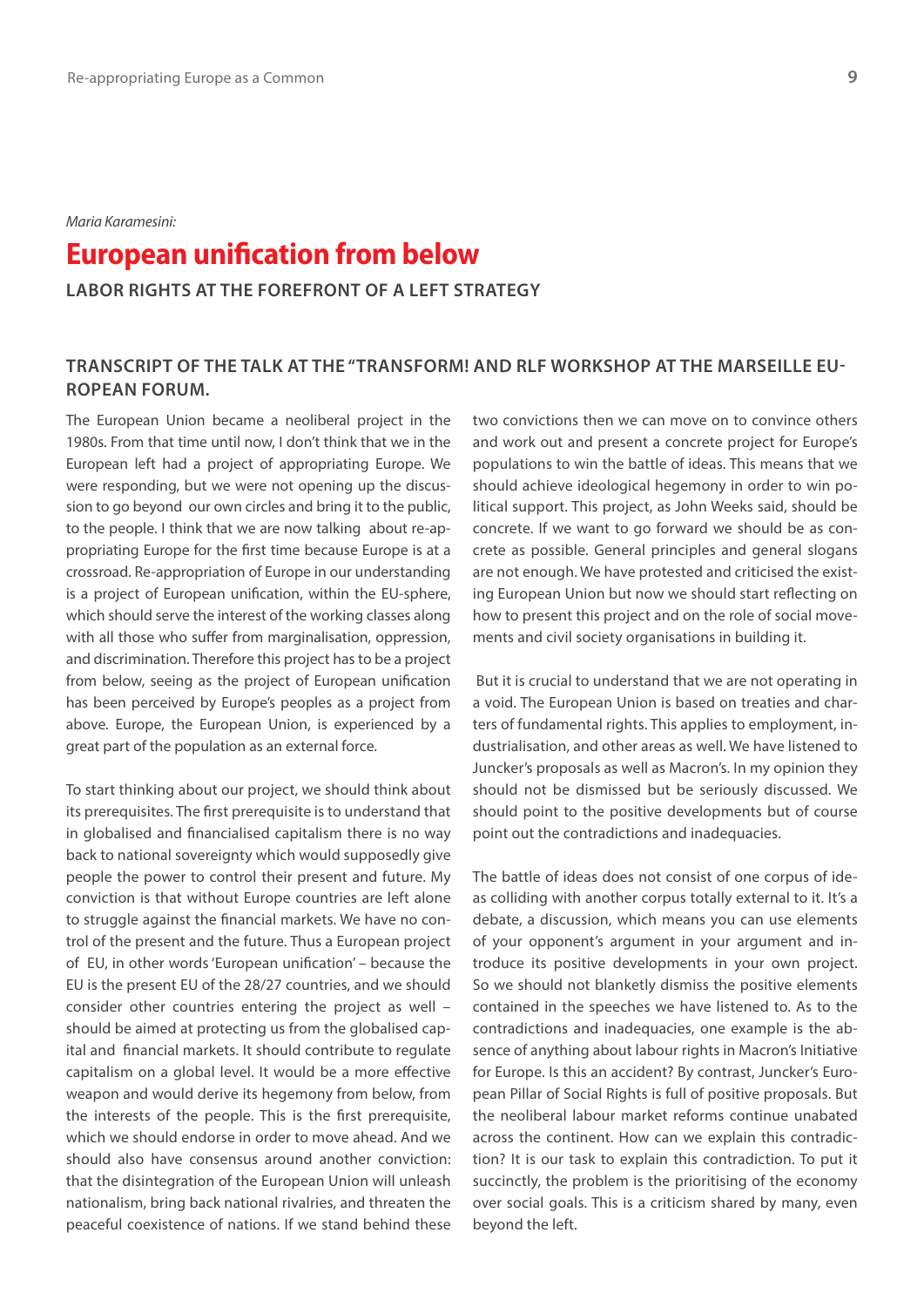

A second problem is the kind of economic policy referred to by John Weeks: austerity and balanced public budgets as tools that are supposed to bring back economic prosperity to the continent. It is a neoliberal and monetarist approach.

This kind of economic policy also prioritises labour competitiveness over industrial policies that would give priority to productivity, structured competitiveness, and high-quality quality.

And the third problem is the colonisation of employment policy by the interests of employers. This is a debate of flexibility versus security. Flexibility is currently more important than security.

We have much to do, but I would point out this regarding the neoliberal reforms: they have not been adopted only in the crisis-driven countries of the south and the periphery under pressure of the Troika. Even in big countries with centre-left governments – in Italy in 2014 and in France in August 2016 and in September 2017 – we had very important neoliberal labour-market reforms. The common aim is to reduce labour costs and union power, and the policies to achieve this are shifting collective bargaining to the company level and the reduction of the numbers of permanently employed staff. These policies have been pursued by conservative, liberal, and social-democratic and centre-left governments alike.

The point here is that if we want to have an approach of our own we should both absorb the positive elements and, at the same time, make our differences very clear.

We defend labour rights. This is the weak link in the discourse of the ruling elites. And because people in Europe feel these problems the ruling elite is proposing changes. But if we are to create our own project and win hegemony we should hold on to this difference between us and them. Labour rights and collective rights, collective bargaining, preserving the employment contract – this is the dividing line.

Austerity of course is still a point of cleavage. But I think that we should reverse the order of importance and start from labour rights, the reversal of certain policies, policies to create fiscal space for combating unemployment and

poverty and for financing the welfare state and ecological transformation, the introduction of binding social targets on an equal footing with economic and fiscal targets in the macroeconomic surveillance process, the defence of collective bargaining, building up trade union membership, providing access to social security and social services for all, updating existing social standards, the establishment and enforcement of new social rights at the EU level, and the introduction of EU-wide social redistribution to combat poverty and social exclusion through increasing the EU budget. And this is only the start.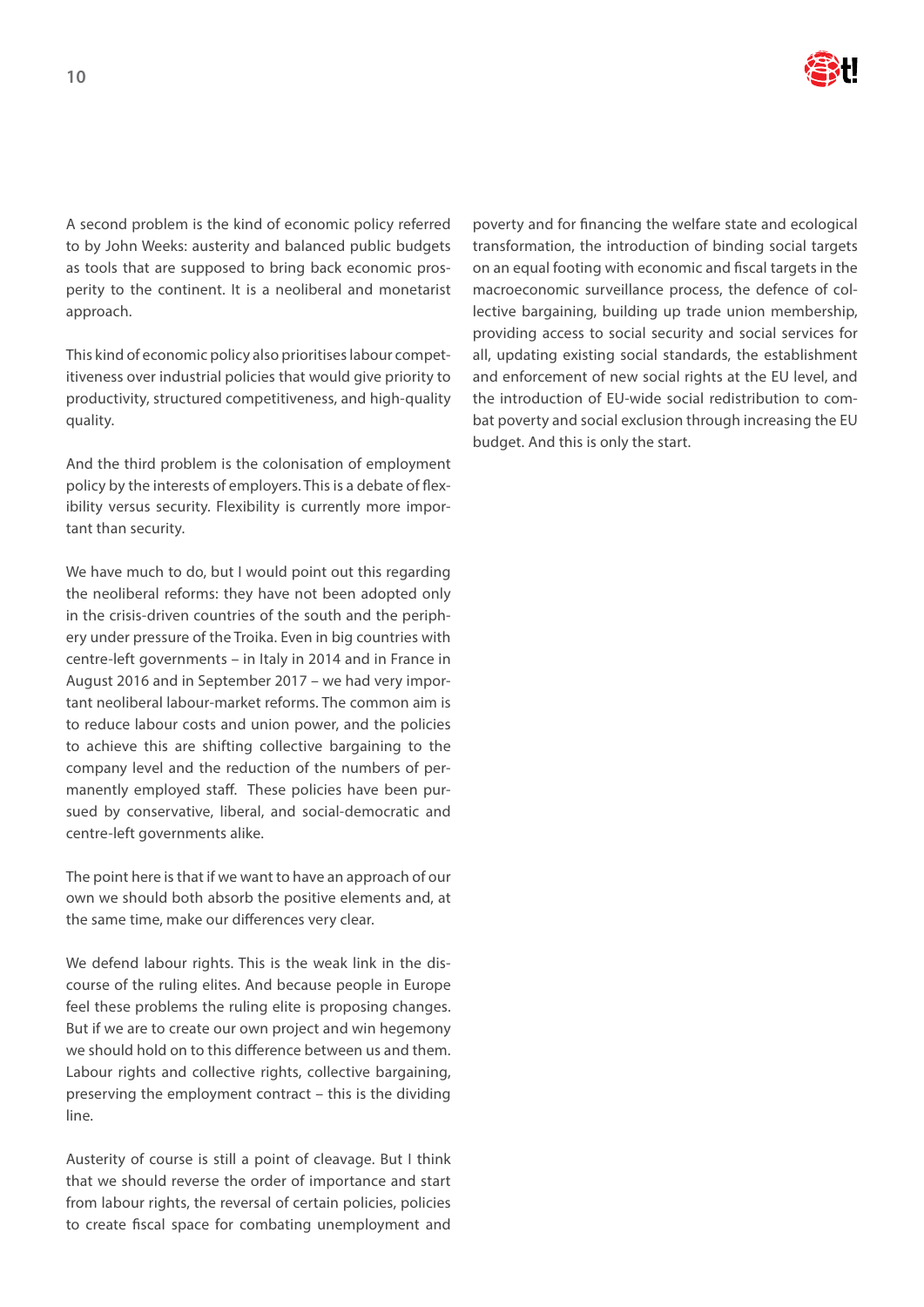#### <span id="page-10-0"></span>*Steffen Lehndorff:*

# **Democratic, social and ecological renewal of the EU**

**BUILDING POLITICAL COALITIONS OF THE WILLING**

The invitation to this workshop raises some crucial questions: "What are the possible strategies for changing Europe? Does the left have to choose between support of the

neoliberal integration and retreat to national sovereignty? Is there a third option for an alternative plan for Europe?" This is what I am going to talk about.

#### **1. THE ROOT OF THE PROBLEM: DIVISIVE INTEGRATION**

From the early 1950s, the founding idea of what we know today as the European Union has been to develop economic integration and joint economic growth as a basis for an ever closer supranational political cooperation. It is understood that, in the context of the Cold War, the aim of overcoming the disastrous hostility between nations and to safeguard peace in Europe was focused on Western Europe. What is more, and most importantly, Germany was to be embedded in this ever closer network of economic and political cooperation in order to prevent it from being a danger for our continent again. The logic of a stepwise economic integration as a basis for European institutions paved the way to what is called today the European Single Market as the economic foundation of the EU. At certain stages of this way, roughly up to the beginning of the 1990s, the labour movement in a larger sense of the word managed to implant some social elements such as health and safety labour standards into this development. But at the same time, at least since the 1980s, the logic of a common market as a basis for political integration was more and more captured by neoliberal ideas and neoliberal policy approaches. A landmark on this road was the Maastricht treaty in 1992 which laid down next to selective improvements regarding minimum social and democratic standards such as the rights of the European Parliament — the basics of the Economic and Monetary Union (EMU), leading to the establishment of the Euro in 1999 and the Lisbon treaty ten years after. The basic concept of the Single Market and its currency gives market competition priority over political or social regulations that may work as barriers to "free" markets. Of course, it continues to be possible at national or EU levels to establish social or political barriers to the "free market". However, the establishment of such regulations have to comply with important barriers as the primacy of "free markets" is protected by the so-called "four freedoms" laid down in the EU Treaties (free movement

of capital, goods, services, and persons). Moreover, the criteria of functioning of the Euro are focused on price stability, low public deficit and debt, and high cost-based competitiveness — which means in practice the removal of cost-intensive social standards. The core ideas of this approach go back to the neoliberal so-called Washington consensus but its novel and unique feature is that they have been made part of a de-facto constitution which has been extensively spelled out by the European Court of Justice.

### **How does this impact on the problems we are discussing at this conference?**

The capturing of the logic of economic integration as a basis for political integration by neoliberal politics and ideology has lead to an organisation of the European single market in which member states are to compete against each other as if they were companies. You might call this "a competition union", rather than a solidarity union which would be a union of economic cooperation and mutual support. This logic of a competition union leads inevitably to a dynamic in which sooner or later the strong economies get stronger and the weak economies get weaker. Given the weakness of the EU budget — roughly 1 per cent of EU GDP — this dynamic cannot be outweighed by EU cohesion and structural funds. What has made things even worse has been the reinforcement of the neoliberal principles since the beginning of the Euro crisis by the intensification of the Stability and Growth Pact ("Fiscal Compact" etc). The quasi-constitutional reinforcement of neoliberalism has been made the basis of the disastrous "Memoranda of Understanding" focussed on austerity and labour market deregulation. All this enhanced the increasing dominance of German economic and political power within the European Union. It has proved to be a road towards what I like to call "divisive integration".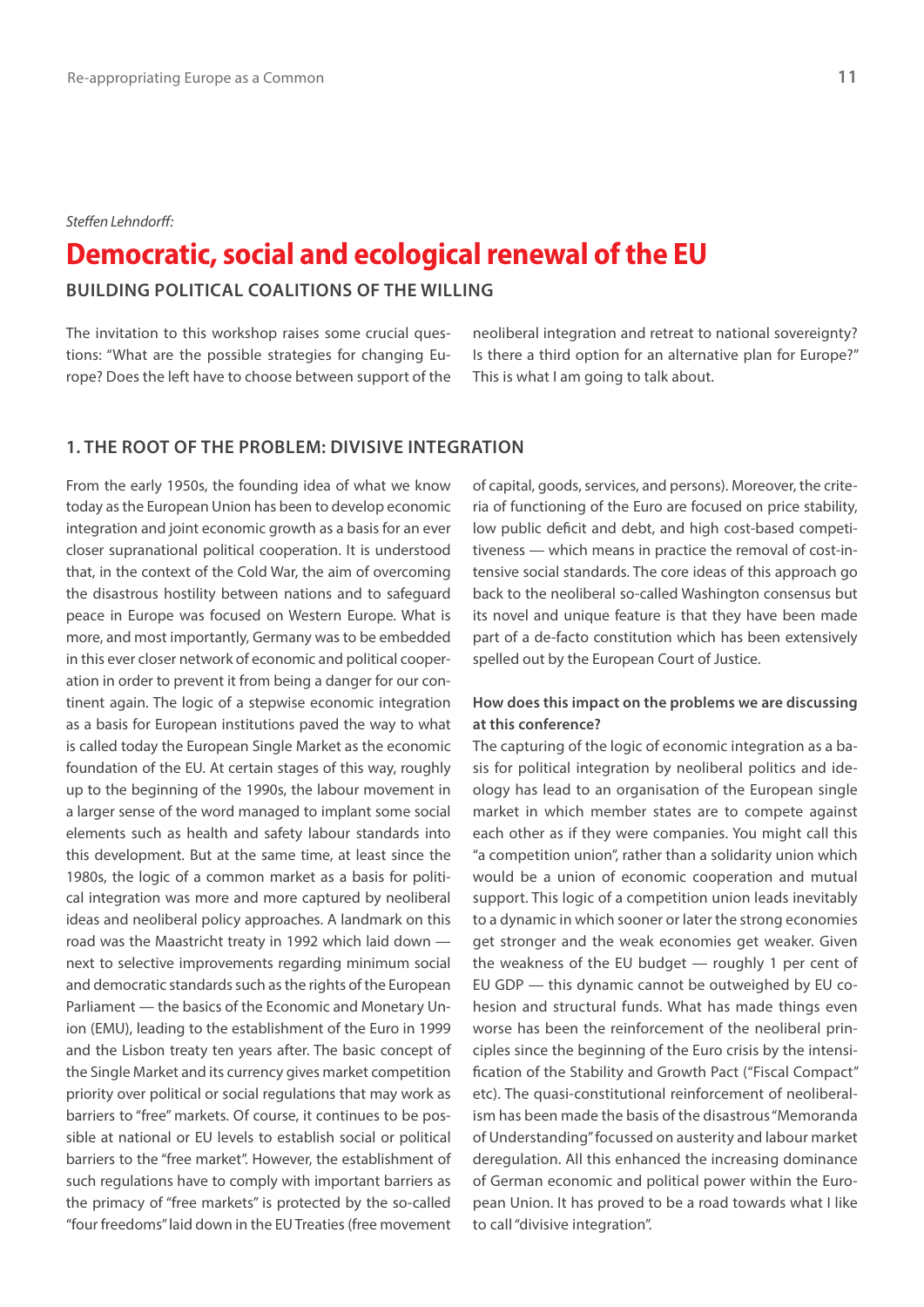

I wouldn't say that the economy explains all the problems we are having now within the European Union. But since the economic integration has been the single most important means of integration within the European Union so far, it has become the driving force for what we are experiencing now as the deepest crisis ever of the European Union. Divisive integration pops up in events like the Brexit, the submission of Greece over recent years (based on a publicly promoted wide-spread unwillingness to "pay for the debts of others" — a propaganda which served to cover up that the debts of banks have been shifted into the balance sheets of all Euro

zone members), the ongoing conflict over how to handle the refugees inflow, and last but not least in the rise of rightwing nationalist governments in some central eastern European countries and of right-wing nationalist anti-EU parties in mostly western and northern European countries. And I think one interesting symptom of this crisis is that for the time being there are only two major issues the EU elites can quite easily agree upon. First, the enhancement of EU military capacities - this is what Walter Baier talked about. And second, the "protection of the EU's external borders" geared to seal off the EU from the refugees inflow.

### **2. BACK TO THE FUTURE: HOW TO CONFRONT INTERNATIONAL FINANCIAL MARKET CAPITALISM?**

In the Labour campaign against Brexit Jeremy Corbyn used the slogan "Remain and Reform", an approach I liked very much. I would have loved this approach to succeed and to be put into practice, for the benefit of all of us. Given this idea I think for all those countries which continue to be members of the European Union, the overall slogan could be to "*Rescue by Reform*". Or to put it a bit more precise, as unfortunately the word "reform" has been spoiled by neoliberalism: *The road towards democratic, social and ecological renewal is the only possible rescue of the EU*. If the policy approach is not, step by step, changed in this direction, the EU is doomed to increasingly loose support amongst European peoples and will more and more be suspiciously regarded as a distanced and harmful elite project. This decline will interact, at the level of these elites, with the transformation of the EU into a playground for the defence of so-called "national" interests and for conflicts over the supremacy of the most powerful economic actors and their political agents. To summarise, without a turn towards democratic, social and ecological reforms the EU cannot be made more attractive for large swaths of the population of its member states. I am not talking about a trendy "narrative", I am talking about practical politics.

Some on the left are asking themselves if this perspective is worth the effort, or realistic at all. Isn't it the only remaining option to escape into national ways out of this crisis? And to take this as a starting point for building a new and better European Union from scratch?

If we discuss this question we should recall the experience of the 1980s and 1990s when globalisation was used by

the ruling elites in all our countries as a scapegoat for the alleged need of labour and product market deregulations, for privatisations, and for tax cuts for the benefit of companies and the rich. Globalization was declared to create an *inherent*, that is unavoidable necessity for pushing forward neoliberal "reforms". "There is no alternative" — TINA — was the paradigmatic slogan at that time. The left-wing answer was twofold: First, we insisted on the existence of national leeway for politics, including progressive politics. True, we accepted that the leeway is getting smaller against the background of neoliberal globalization. But pointing at countries with both developed welfare states and highly efficient economies we insisted on the existence and persistence of leeway at national level. Given the shrinking of this leeway, however, we highlighted the need for international and supranational counterweights to financial market capitalism. This twofold approach has become even more important today, but within the EU, under the conditions of its neoliberal deformation, the challenge has been reshaped in a certain way: Today it is the EU which is used by our governments as a scapegoat and excuse for neoliberal "reforms". This new setting gives way to two differences to the 1980s and 90s. The first difference is that today parts of the left believe in this excuse, in contrast to what was a widely shared view amongst the left in the 1980s and 90s. Second, and even more importantly, it is true that the European Union has been used to institutionalize and even constitutionalise neoliberal thinking and policy approaches. That is, while the TINA approach suggested an *inherent* necessity for neoliberal "reforms", today the European Treaties and their interpretation by the European Court of Justice and the decisions taken by the European Council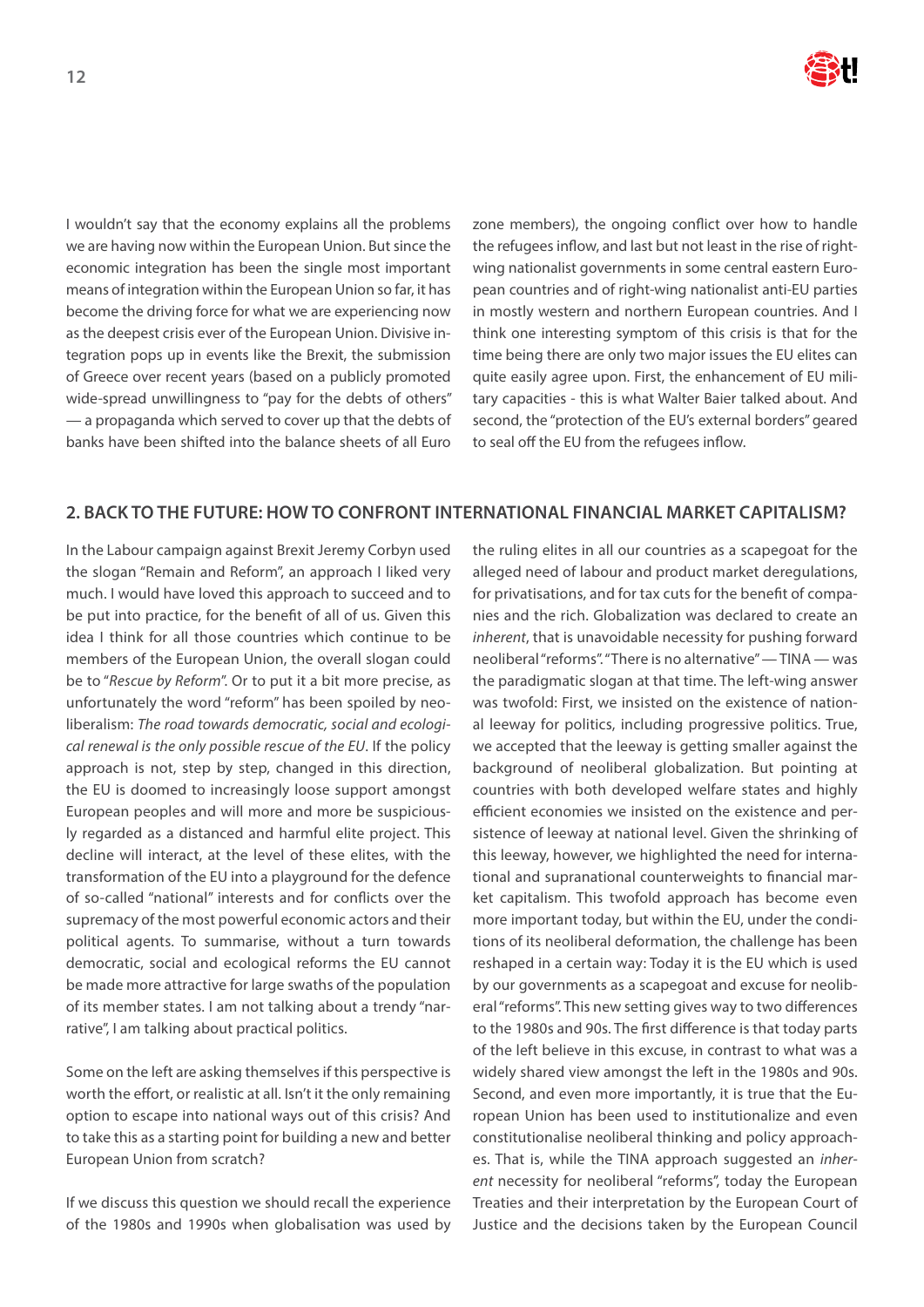and the Commission have *politicised* the alleged need for neoliberal approaches. Thus, the institutionalised logic of divisive integration at the EU level has politicised the conflict over neoliberalism within the framework of the EU by creating a political and institutional target to be addressed by progressive forces at supranational level.

As a consequence, the conclusion today for the left should again be a dual approach. While in the 1980s and 1990s the debate was how to develop a strategy at both national and international levels, the existence of the EU in its present shape has confronted the left with the need to develop a strategy at national, international and *supra*national levels. Roughly speaking, the strategic challenge is to change, step by step, the existing supranational set of institutions at EU level from its present — politically determined — role of a *tool* of financial market capitalism into a *counterweight* to it. This is basically what Maria Karamessini talked about.

I give some examples for this, without going into details. Supranational agreements as counterweights to financial market capitalism are desperately needed when it comes to corporate taxes, to the regulation of the financial sector, to carbon emission standards, to the support for economic reconstruction of weaker economies in Europe, to social minimum standards as barriers against social dumping within the EU, and also, last but not least, when it comes to disarmament. We need disarmament for the sake of peace in Europe by a policy of détente, in contrast to what's happening now at EU level. And we need disarmament also to set free economic resources for the fight against poverty in neighbouring regions of Europe, in particular in Africa. Next to a fundamental revision of the free trade policy imposed on African countries by the EU this could make the so-called fight against drivers of migration real.

### **3. THE MOST REALISTIC OF ALL UTOPIAN APPROACHES**

You might call this approach utopian. I agree, it is utopian. But this applies to all left-wing policy approaches in Europe. My argument is that amongst all these utopian approaches the one suggested here is the most realistic option.

What is it that makes this approach more realistic than the option of constraining ourselves to defend the achievements of the past within a shrinking leeway at national levels, or of wishing away the existing EU and inventing a new and better one, or a mixture of these two approaches? The simple reason is that *there will never be a supranational set of institutions in Europe which is more progressive than a relevant group of its member states*.

Let's get down to earth and take the present situation as a starting point. There is no major country in the EU with a majority for progressive change, neither at home nor at EU level. There are just two countries with by and large progressive governments, namely Portugal and Greece. But unfortunately these two countries are only marginal in terms of economic and political power. They are facing the awkward "choice" between confronting the international financial markets either directly in a David and Goliath manner, or to confront them politically intermediated by the present bulwark of EU institutions and politics. As to the "rest" of the

EU, so far there has been no country with a political majority which would at least be prepared to give more leeway for progressive reforms in other countries. The sad experience of the conflict over Greece in recent years has demonstrated the very simple fact that we won't achieve any progress at EU level as long as we are too weak at home to force our own governments at least to loosen the isolation of a left-wing government, to give it some leeway for an alternative policy choice aimed to get out of the crisis.

The EU can't be more progressive than a critical mass of its member states. Talking about a critical mass means to talk about some of the heavyweights within the EU in the first place, about Germany in particular, but also about France, Italy, Spain, maybe also about smaller but economically important countries like the Netherlands, Belgium and the Nordic countries. Alternatively, if we are too weak to stir up things in the strongest countries, a coalition of Southern countries could create a situation which can no longer be neglected in the North. You may call that "a coalition of the willing". None of this has been achievable so far in any EU country, let alone any group of countries. Not primarily because the EU is so far away from our home affairs, but because in none of our countries — except for the two small ones mentioned — there is a majority for progressive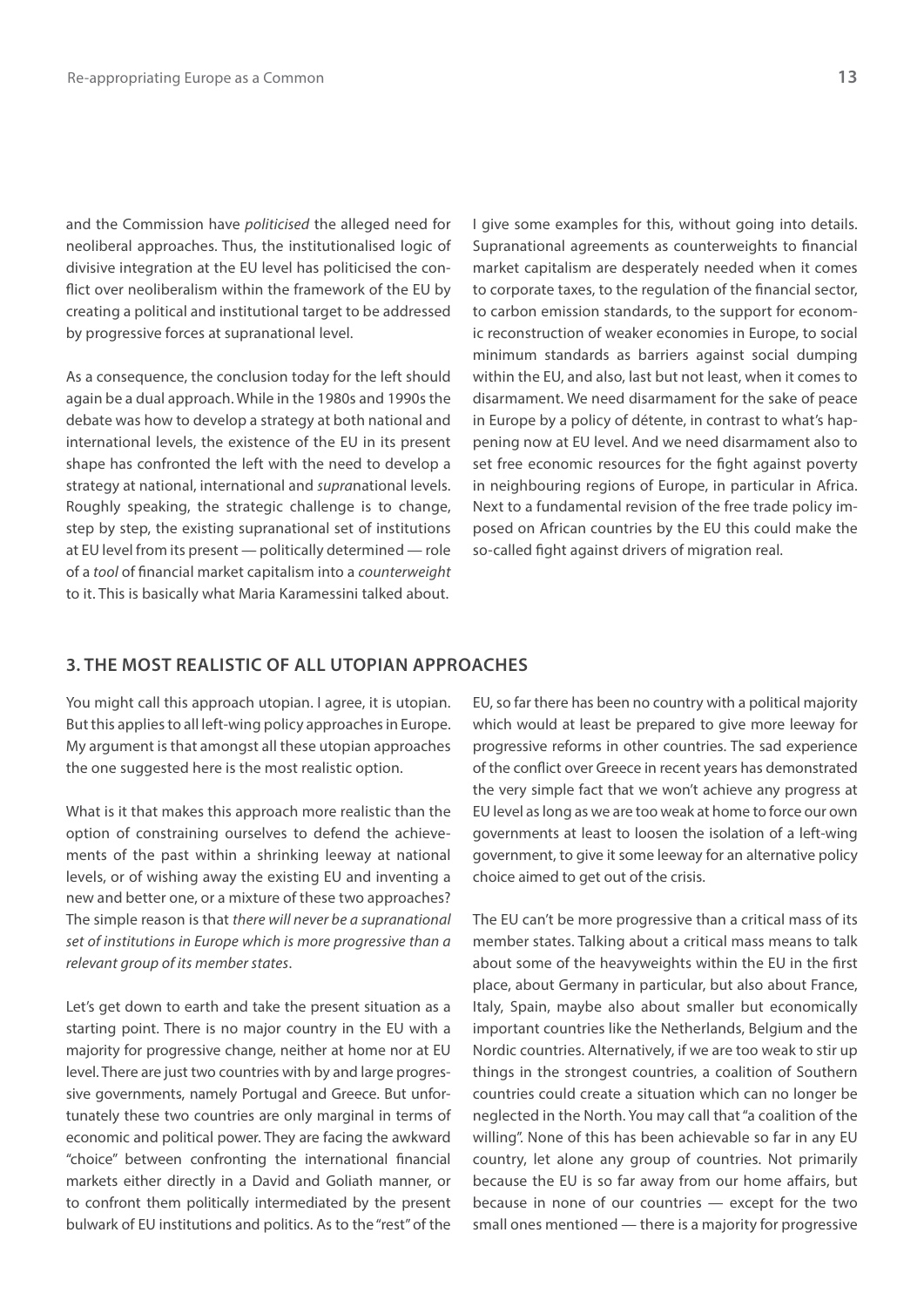

changes *at home* in the first place. We must not accept the EU as an excuse for our weakness at home!

We should realise that talking about reforms, in this case reforms of the European Union, does not imply something smooth. The way towards progressive reforms of the EU is a very long and bumpy road which includes many conflicts and even ruptures. Including ruptures concerning the treaties which are inevitable in the long run. There will be no reform of the treaties aimed to overcome their anchoring in free-market dogmas without harsh conflicts over their implementation. In a recently published book attac Austria pleads for an approach of "strategic disobedience". I strongly

support this idea but I want to stress the starting point of such a process, that is, a political majority for anti-neoliberal reforms in one country or a group of countries which lead to a point where "rules" agreed upon at EU level and enshrined in the Treaties (such as the Maastricht criteria) must be either neglected or violated in order to remove stumbling blocks for progressive changes at national level. It is only by these conflicts that the way can be paved towards the formal revision of the neoliberal rules at a later stage. In a nutshell: *Any kind of progressive renewal of the EU needs coalitions of the willing that are prepared to push for non-compliance or even breach of rules at EU level in order to make progressive reforms at their respective national levels possible.*

### **4. BUILDING LINKS**

To sum up, I see three key conditions for success on this long and bumpy "third way". First, we won't change the EU, and not even create the slightest pressure that promotes a momentum for progressive reforms at EU level, without a majority for such pressure in a critical mass of member states. The basis for this pressure can only be majorities for progressive changes at home, at national levels. So, we have to ask ourselves: What are the key elements of progressive policy agendas in our home countries, in Germany, in France, in Italy, in Spain, etc.? We have to ask this ourselves before talking about the EU! Only after agreeing on such agendas it makes sense to discuss the implications of these agendas at home for decisions to be taken at EU level. This points at the second key condition: We have to make clear what the links are between national plans for democratic, social and ecological reforms at home on the one side, and reforms needed at EU level to remove barriers for such changes on the other. And finally, third, we have to think about how to strengthen democracy at EU level, about how to create a closer link between national debates and a European public space for conflicts over progressive policy changes, over the links between progressive changes at home and at EU level.

As to this third element, I think our common experience is that EU-wide campaigns have been the most effective stepping stone in this respect so far. Let's take the campaign against the Bolkestein directive, or more recently the campaign against water privatisation and the Anti-TTIP/CETA campaign as instructive and encouraging examples. These campaigns included both pressure against neoliberal projects and pressure for more democracy at EU level. So my concluding question is, and it's an open question to all of us: What could be the focus of the next EU-wide campaign? Will it be a follow-up to the Anti-TTIP/CETA campaign, or could it be a more positive topic like a campaign for EUwide minimum standards in social protection? Whatever it will be, it should be a topic that brings us closer together and contributes to create a public space, a public European space which links the debates at national and EU levels.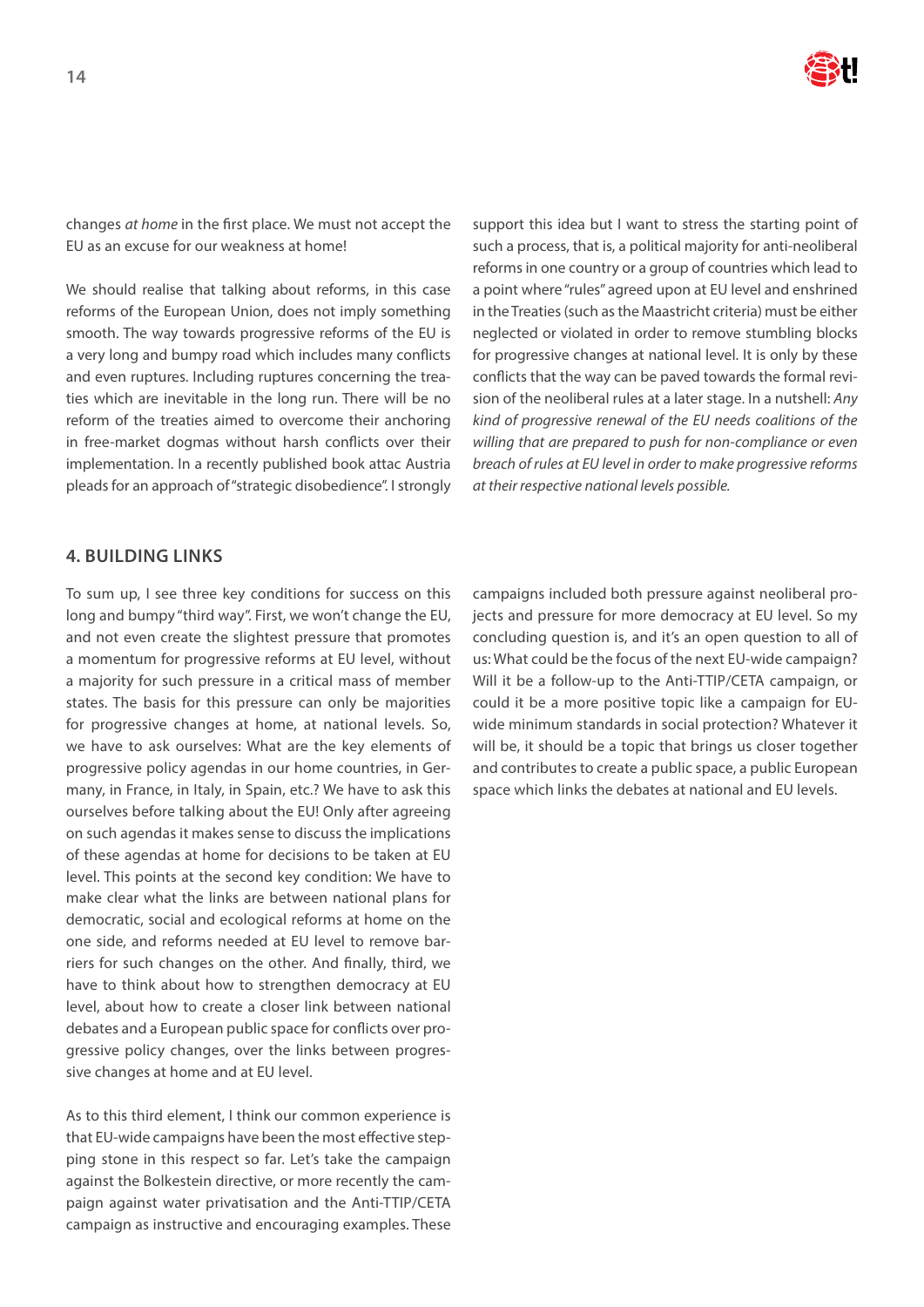#### <span id="page-14-0"></span>*John Weeks:*

# **Democratizing Europe's economic governance**

**A CAMPAIGN FOR THE CHANGE OF EU'S TREATIES**

### **THE DEMOCRATIC CASE FOR CHANGE**

In principle, the European Union should be a force for peace, prosperity and social progress. It has many positive achievements to its credit, and positive general democratic values to defend and uphold, especially in this world of "post-truth" media and politics. But in recent years, a number of crucial negative developments have taken place, and the global financial crisis, followed swiftly by the ongoing Eurozone crisis, have highlighted the problems caused by the current EU Treaties in so far as they relate to economic and related issues. The structure and operation of the Euro, especially when confronted with financial and economic crisis, have given rise to the most severe difficulties.

### **THE TREATIES' NARROW ECONOMIC DOGMA**

The Treaties impose a very specific - and highly contested — economic ideology, which has been described as "ordoliberal". In a paper published by the European Council on Foreign Relations in 2102, the economist Sebastian Dullien and political scientist Ulrike Guérot describe this ideology:

*The central tenet of ordoliberalism is that governments should regulate markets in such a way that market outcomes approximate the theoretical outcome in a perfectly competitive market. Inflation is seen as distorting valuable price signals, hence creating high economic costs.*

*Ordoliberalism differs from other schools of liberalism in that it places a greater emphasis on preventing cartels and monopolies, but it keeps a number of beliefs central to other strands of economic liberalism. For example, it shares a neoliberal opposition to activist monetary and fiscal policies..."* 

Many who share this philosophy would go still further. Harold James, in his book "Making the European Monetary Union", says.

Despite its commitment to democratic values, in one key area the European Union does not permit legitimate democratic choice, and that is the economic sphere. Because so much of the economic policy of the EU is embedded in its Treaties, which can normally only be changed if all member states agree, there is a growing frustration that the democratic will of Europe's people simply cannot be expressed if on any point it differs from that set out in the Treaties. We are convinced that much of the recent popular discontent, leading for example to the Brexit Referendum decision, is based on the refusal of the Union to accept that its economic philosophy and policies are in many respects harmful, and its determination to reject out of hand any alternative.

*Tommaso Padoa-Schioppa saw this emphasis on the independent central bank as part of a more general acceptance of 'minimum government' that made a new stage of European integration possible. As he implied, the discussion of central banking was part of a broader trend that prepared the way for what was later dismissively referred to as 'market fundamentalism'".*

And again,

*The European Central Bank was designed as a nonstate actor whose primary purpose was to issue money — the kind of institution that had basically only been imagined before the 1990s by antistatist liberal economist and philosopher Friedrich Hayek and some of his wilder disciples. By the time of the monetary union, some influential interpreters saw Hayek as one of the inspirations. As Otmar Issing, the first chief economist of the European Central Bank, put it, 'many strands in Hayek's thinking... may have influenced the course of events leading to Monetary Union in subtle ways.'"*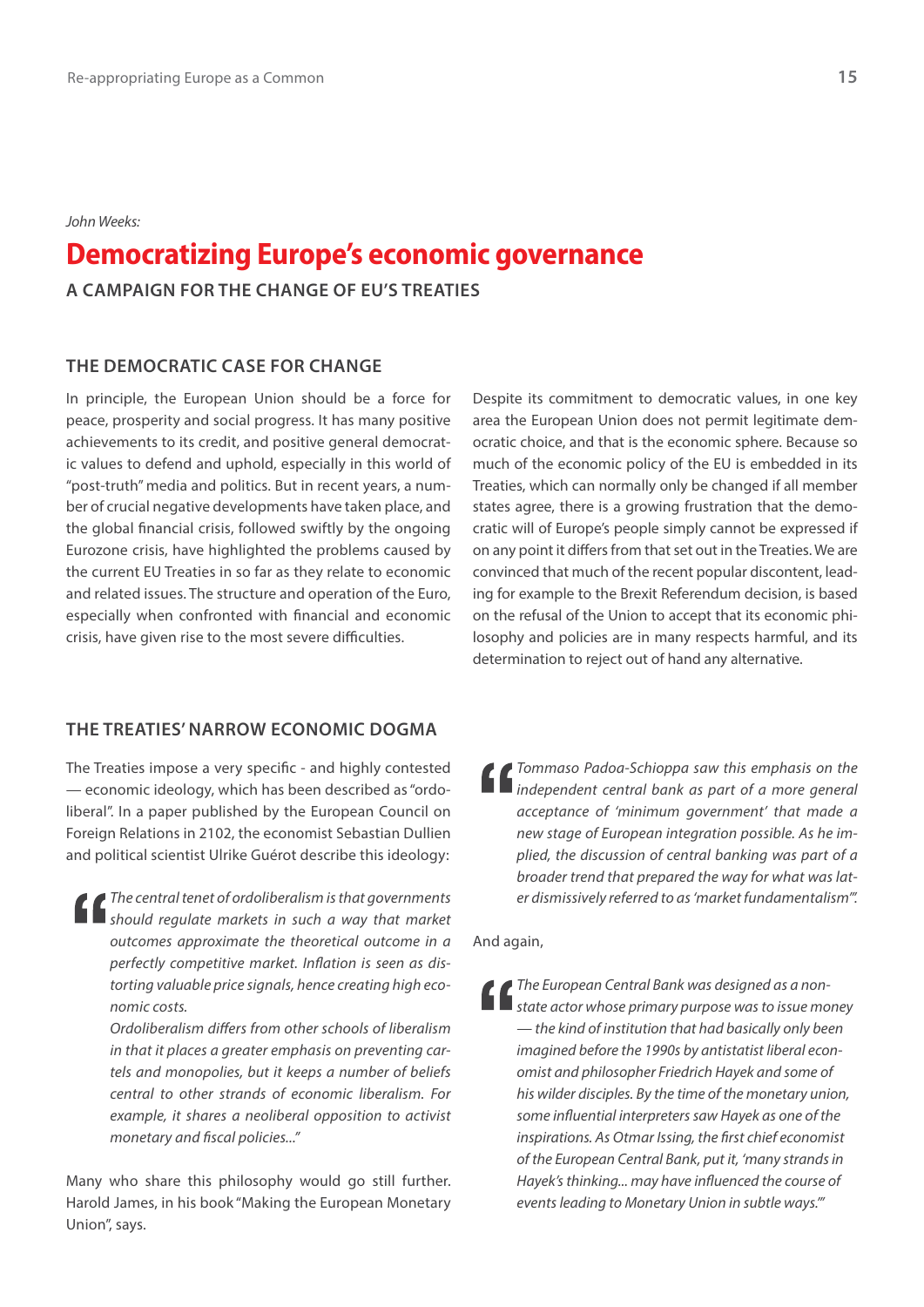

Of course, to hold ordoliberal or similar views, and try to win support for them, is a perfectly legitimate part of a democratic society. But many economists and others, the authors of this report included, believe this ideology is based on profoundly mistaken premises, leading to substandard economic results and to adverse social consequences. The great financial crisis demonstrated the falsity of many of the assumptions that underlie the theories embedded in the EU's Treaties and policy-making.

The EU's economic ideology bites deepest in relation to the Eurozone; the Treaty-based rules and policies have imposed austerity, excessive levels of unemployment, and poor economic outcomes, over many years. In October 2016, Eurozone unemployment fell below 10% (to 9.8%) until October, and with the exception of a single month in 2011, unemployment in the Eurozone had been over 10% for more than seven years. This is a sign of failure in economic policy and theory.

The authors of this study believe that to achieve economic prosperity, the active deployment of fiscal as well as monetary policy is often required. The EU policy to reduce government spending when unemployment is high, and the economy is operating way below full capacity is self-defeating and prolongs depression or recession. Fiscal

and monetary policy should be coordinated, which means more interaction between the different authorities than current theory and law permit.

For present purposes, it is not even necessary to decide finally which school of thought is right and which wrong (though the economic failings of the Eurozone tell their own tale). The whole purpose of democracy is to allow not only the free exchange of ideas, which can and does take place, but also *to enable different democratic choices to be made*.

Fundamentally, the European Union's Treaties today forbid the peoples of Europe to choose a different economic path. The Treaty-based rules, ultimately given penal effect, require contractionary austerity in a downturn, and now (through "balanced budget" Treaties and constitutional means) prevent an activist fiscal policy. Instead, it is assumed — wrongly — that supply-side measures are the only answer.

Because so much of the economic policy of the EU is embedded in its Treaties, which can normally only be changed if all member states agree, there is a growing awareness and frustration that Europe's peoples are structurally barred from making legitimate democratic choices in relation to economic policy.

### **THE EU TREATIES HAVE CREATED "A CONSTITUTIONAL ORDER"**

While the Treaty of Rome, which established the original European Economic Community, the modern European Union was created by the Treaty of Maastricht (1993), and since December 2009 its legal existence is provided for by the Treaty of Lisbon. The Lisbon Treaty in turn

- a. amends and renames the Maastricht Treaty as the Treaty on European Union, or TEU for short;
- b. also amends and renames the Treaty of Rome (1957), now called the Treaty on the Functioning of the European Union (2007) or TFEU.

As the EEC and later the EU developed, a mismatch was increasingly apparent between the inter-governmental Treaty form, and the apparently sovereign substance of this new transnational entity — with its own European citizenship, as well as a common currency, Charter of Fundamental Rights, and Court with overriding jurisdiction. This led

to the decision to draw up a new European Constitution, which was rejected in national referenda in France and the Netherlands in 2005. However, its actual contents were effectively maintained (almost unchanged in substance) and redistributed as amendments into the newly named TEU and TFEU Treaties.

Despite the failure of the European Constitution, the European Union today has all or most of the attributes of a "constitutional order". Its Treaties are to be seen as providing a constitutional framework. That is, they have to a large degree the functional equivalence and force of a written Constitution of a state - or of a 'sui generis' body with many or most of the attributes of a state, even if it has other attributes. This is recognized generally in academic circles; Professor Robert Schütze indeed goes further: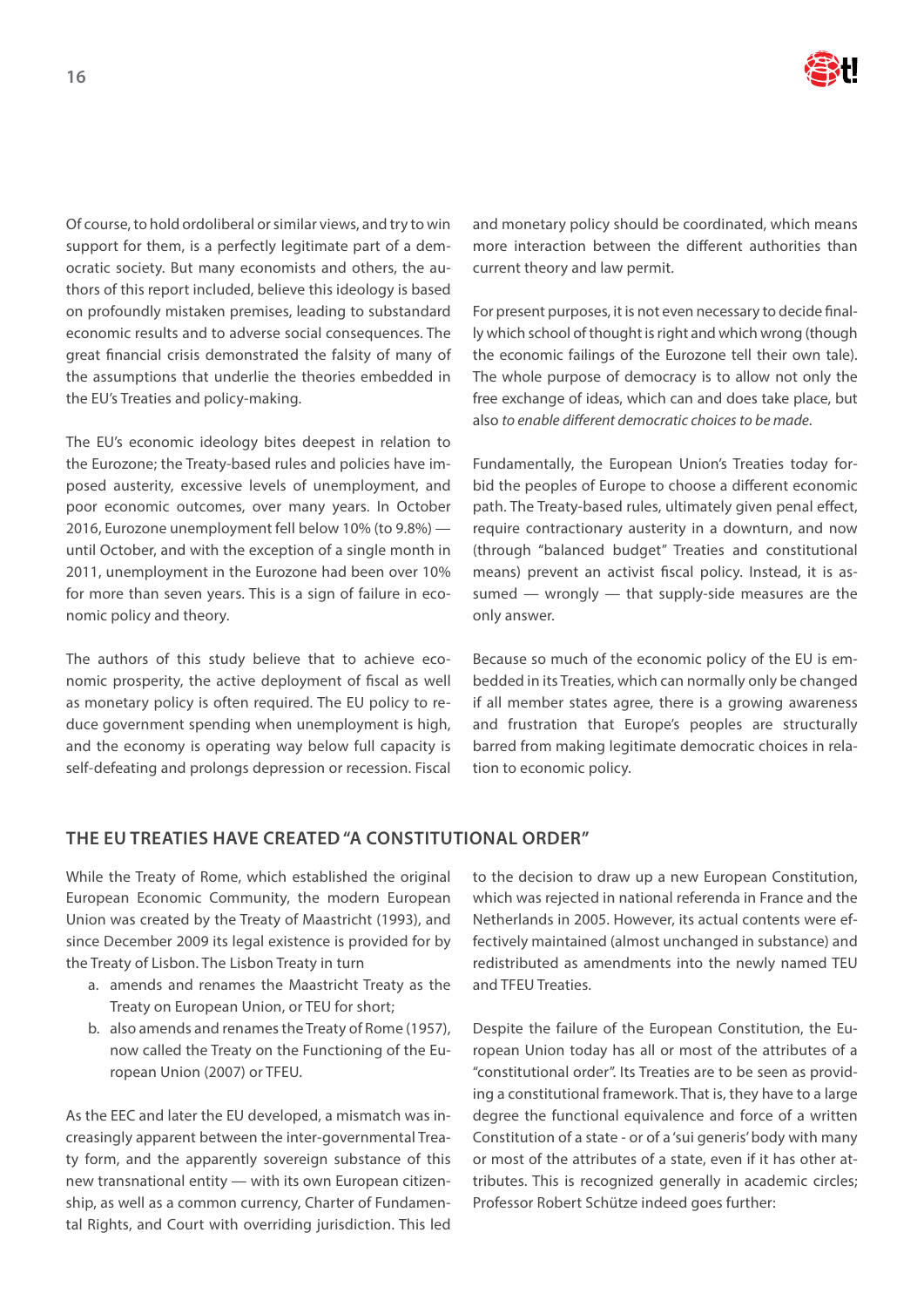*Indeed, the real problem of the European Union is not whether there is a European Constitution, but that there is '[t]oo much constitutional law'.... For in comparison to the 34 articles and amendments that make up the written constitution of the United States, the European Treaties alone contain 413 articles. The European Treaties are therefore, with regard to their length, 'bad' constitutional law. For it is the task of constitutions to define the very principles on which societies are based."*

Nor is this idea that the Treaties form a constitutional order confined to academics. The European Court of Justice had itself, in a formal Opinion delivered as long ago as 1991, affirmed as much in respect of the EEC, i.e. even before the EU was created:

*The European Economic Area is to be established on the basis of an international treaty which merely creates rights and obligations as between the Contracting Parties and provides for no transfer of sovereign rights to the inter-governmental institutions which it sets up. In contrast, the EEC Treaty, albeit concluded in the form of an international agreement, none the less constitutes the constitutional charter of a Community based on the rule of law."*

More recently, in its judgment in the case of Kadi (ECJ C402- 05) of 2008, the ECJ pronounced that:

*The obligations imposed by an international agreement cannot have the effect of prejudicing the constitutional principles of the EC Treaty..."* (our emphasis in each quote).

In sum, the Treaties perform a function that is so analogous to a Constitution — and in particular to a liberal-democratic state constitution — that it is wholly justifiable to assess its provisions against the norms of such states.

A Constitution in general terms sets out the institutional relationship between the different parts and levels of government and allocates competences between the different parts and levels of government. It may often set out the founders' general values and aspirations. It frequently lays down the principal rights which the state's citizens are to enjoy. The provisions of the Constitution are almost always entrenched, i.e. are harder to amend than ordinary laws.

All Constitutions are the product of their own time and history, and they vary greatly in length. But for all their variation, the European Union is extremely unusual and prescriptive in laying down both a specific economic philosophy (or ideology) and detailed rules based on that ideology to govern economic policy-making.

If one studies the Constitutions of democratic states, one notable feature is that, with very few exceptions, the content and details of economic and monetary policy are absent; the Constitution may set out the society's broad goals and the procedures to be followed, but the content of the policies is left to the product of democratic debate through Parliamentary law-making (as well as day-to-day operational management).

A very few modest exceptions to this general rule are found in a few EU countries' recent constitutions, which have taken in one or two rules of the EU post-Maastricht Treaties. A few Eurozone countries have very recently adopted socalled "debt-brake" or balanced budget amendments to their national Constitutions.

In general terms, we note that while national constitutions often include provisions laying down the procedural rules for annual budget-making, taxation or incurring government debt, they never seek to lay down the policy content. Moreover, while in a few cases the central bank is created by the Constitution, its mandate is almost invariably left to Parliamentary legislation and can therefore be changed.

In short, the EU is unique in rigidly embedding economic ideology and immutable policy rules within its constitutional order.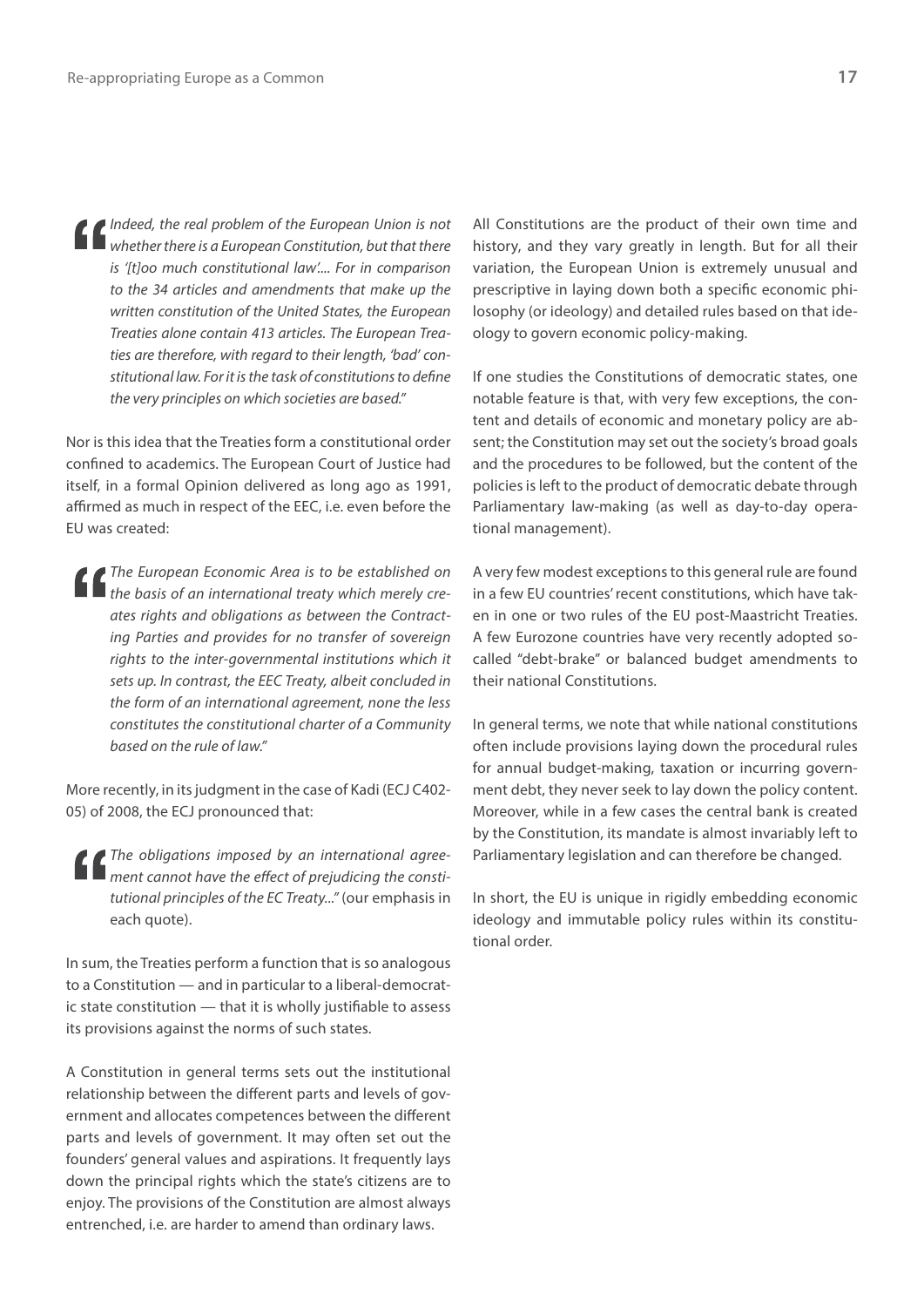# **THE AIM OF THIS STUDY**

This study offers a short set of essential amendments which would make the terms of the EU Treaties more policy-neutral in the economic domain, and enable the EU and member states, within their remits, to define and implement economic policies that are democratically chosen and appropriate to the circumstances and needs of their citizens.

We have not sought to change the basic structure of the Treaties or their foundational principles. For the purpose of this paper, therefore, we have taken as 'given' the general framework of the internal market, and the 'four freedoms' within that market (goods, services, workers, capital), but provide for some modest democratic discretionary space, e.g. in relation to state aid. We believe, however, that the internal market and the single currency are not ends in themselves but must always be seen as means to the end, the prosperity and welfare of the peoples of Europe.

We have not included proposals to increase the EU's budget (currently around 1% of EU GDP) to a level that would enable meaningful transfers of resources (as any single currency requires) and help the Eurozone to succeed, as this does not in theory require Treaty changes. Nor have we sought to propose new democratic political structures for the Eurozone, however necessary these may be, as this goes well beyond our present terms of reference. Finally, in this list of issues not treated, our study does not address the gross failure of international and domestic financial systems; this is a topic of immense importance, but beyond the scope of the present exercise, and indeed beyond the scope of the EU alone to reform.

We propose major changes to the monetary and fiscal rules set out in the Treaties. The current fiscal rules are inappropriate and counter-productive, and the monetary policy priority on price stability alone stands as a monument to an outdated theory. As the Financial Times' Martin Wolf has recently put it, rather despairingly:

*The combination of weak aggregate demand with huge post-crisis divergences in economic performance has turned the eurozone into an accident waiting to happen... What the eurozone needs most is a shift away from the politics of austerity..."* 

We have divided our proposed amendments into ten categories, some of which are much more extensive than others, depending on the subject-matter. We have not had the opportunity to consult widely on these beyond the members of our working group, but almost all the proposed changes reflect well-known and widely supported economic policy perspectives. In the interests of space, we have not included every amendment we have drafted — but we have drafted an "amendments working paper" from which we have taken what appear to be the most significant.

In some areas our suggested wording may not capture all the technical problems involved. The Treaties and Protocols cover any enormous range of issues and at enormous length, often with opaque and arcane language reflecting negotiations from long ago! And others who share our broad perspective on economic issues may feel there are other issues to tackle, or that our approach can be improved upon. We would be delighted to receive these ideas and proposals and aim to engage in a broader dialogue in the coming months.

We are aware how hard it is to change the Treaties, but a sustained, broad-based and widely-supported campaign across Europe in support of a specific set of well-targeted changes to the Treaties can help to change the political atmosphere and lead in due course to the necessary "paradigm shift" in economic thinking. Above all, we need to persuade progressive Europeans, working in different political groupings or none, not only that There Is A Real Alternative (TIARA not TINA!), but that the present Treaty rules and policies on economic issues are leading Europe into danger.

*Study by Jeremy Smith and John Weeks, published by Rosa Luxemburg Foundation, March 2017*  [https://www.rosalux.eu/publications/bringing](https://www.rosalux.eu/publications/bringing-democratic-choice-to-europes-economic-governance/)[democratic-choice-to-europes-economic-governance/](https://www.rosalux.eu/publications/bringing-democratic-choice-to-europes-economic-governance/)